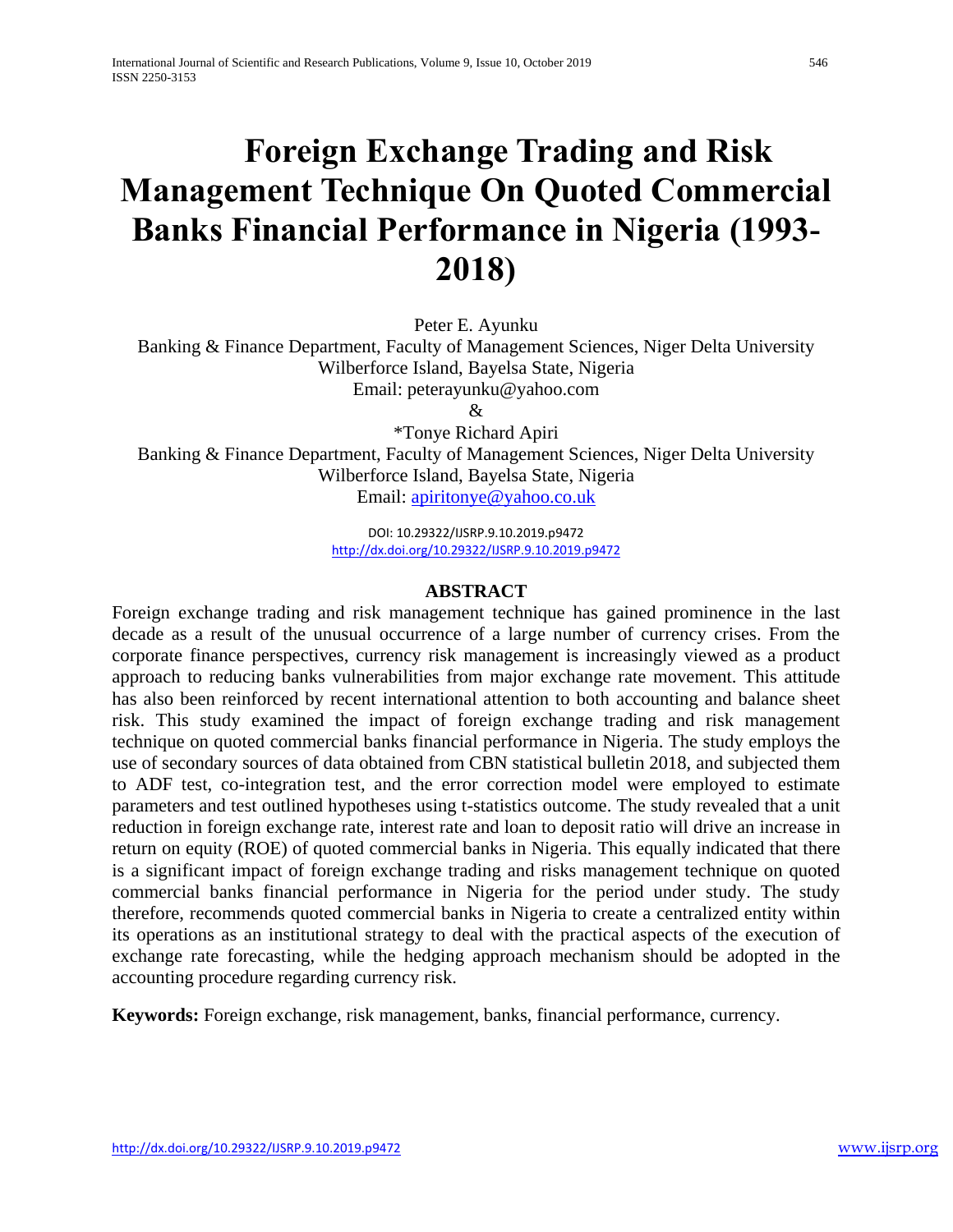#### **1.0 INTRODUCTION**

Foreign exchange plays a vital role in any economy as it directly measures domestic prices, profitability of traded goods and services, allocation of resources and investment decision. The stability of foreign exchange is today formidable bedrock of all economic activities. Since the adoption of the Structural Adjustment Programme (SAP) in 1986, Nigeria has revolved in various types of regimes of foreign exchange. Measured from; floating, fixed or pegged regimes of 1960s to mid-1980s. However, floating foreign exchange has been shown to be the most preferable to the fixed arrangement because of the responsiveness of the rates to the foreign exchange market (Nwankwo, 2005).

The liberalization of the foreign exchange regime in 1986 has led to introduction of various techniques with the view of finding the most unique method for achieving acceptable exchange rate for the Naira. The frequencies with which these measures were introduced and changes informed by the determined efforts of the monetary authorities to relentlessly combat the unbaiting depreciation and instability of the Naira.

In continued effort to stabilized foreign exchange, as well as ensure a single exchange rate for the Naira, numerous variants of market determined rates have been adopted since 1986. The Second-tier Foreign Exchange Market (SFEM) was introduced in 1986, while the First and Second tier markets were merged into enlarged Foreign Exchange Market (FEM) in 1987, this was later changed to the Inter-Bank Foreign Exchange Market (IFEM) in January 1989. This new system allowed for bureau de change to source for their foreign exchange requirement from the IFEM. This was later modified to the Autonomous Foreign Exchange Market (AFEM) in 1995 which allow the Central Bank to purchase foreign exchange from oil companies.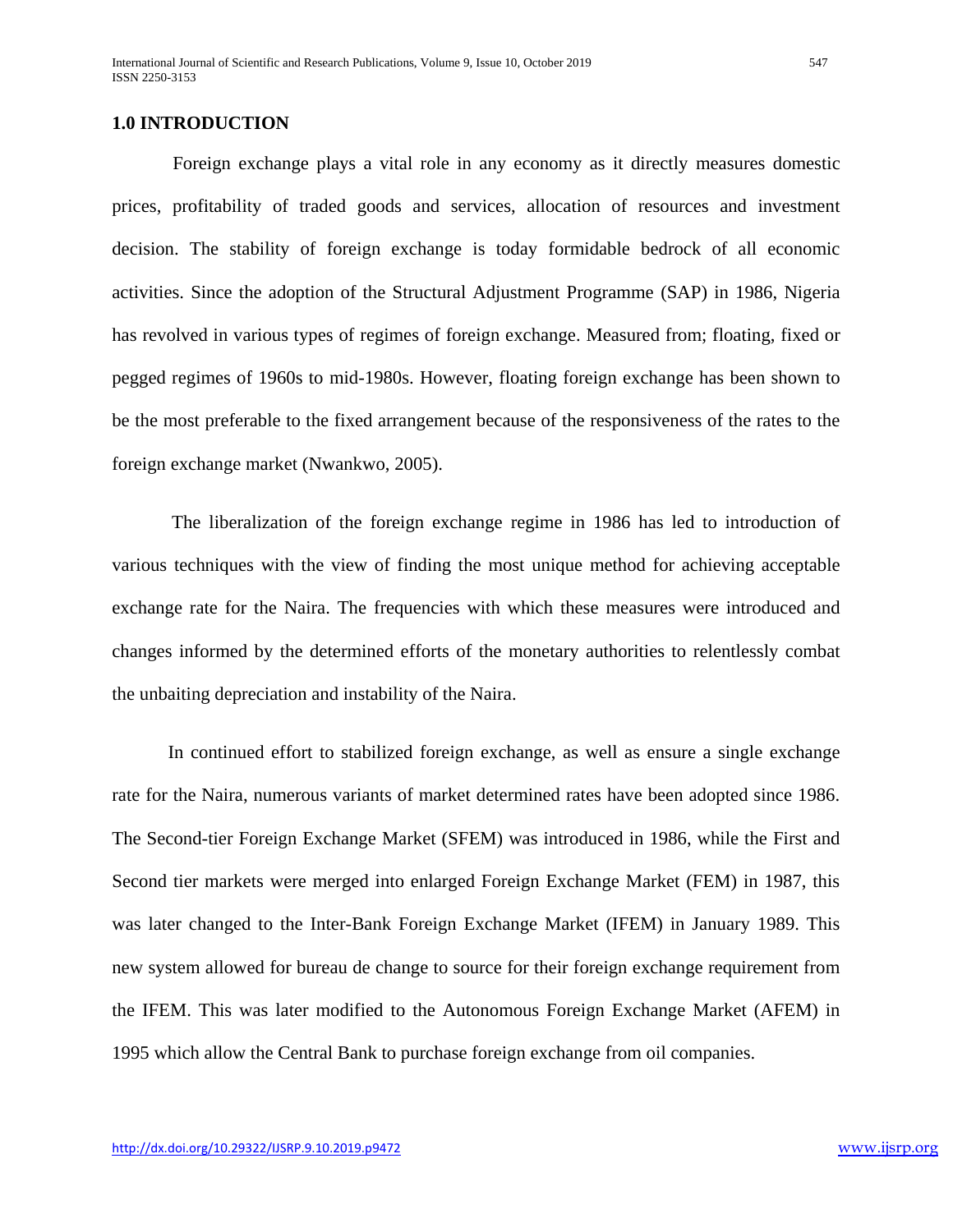Nevertheless, financial system has an important role in the country (Das and Ghosh, 2007) as its failure can disrupt economic development of the country. Bank's financial performance is the ability to generate new resources from day to day operation over a given period of time and being gauged by net income and cash from operation. Bank's performance measure can be divided into traditional measures and market based measures (Aktan and Bulut, 2008). New banking risk management techniques emerged in early 1990's. To be able to manage the different types of risk one has to define them before one can manage them. Credit risk, interest rate risk, liquidity risk, market risk, foreign exchange risk and solvency risk are the most applicable risk to the banks.

According to Appa (1996), Risk management is the human activity which integrates recognition of risk, risk assessment, developing strategies to manage it, and mitigation of risk using managerial resources, but credit risk is the risk of loss due to debtor's non–payment of a loan or other line of credit (either the principal or interest or both) (Campbell, 2007). Commercial banks are financial institutions that provide financial services, including issuing money in various forms, receiving deposits of money, lending money and processing transactions and credit creation (Campbell, 2007).

The importance of credit risks management to banks cannot be overemphasis and it also forms an integral part of the loan process. Credit risk management maximizes bank risk, adjusted risk rate of return by maintaining credit risk exposure with view to shielding the bank from the adverse effects of credit risk.

It is pertinent to question the financial performance of banks in relation to its foreign exchange trading and risks management technique in Nigeria on contemporary basis.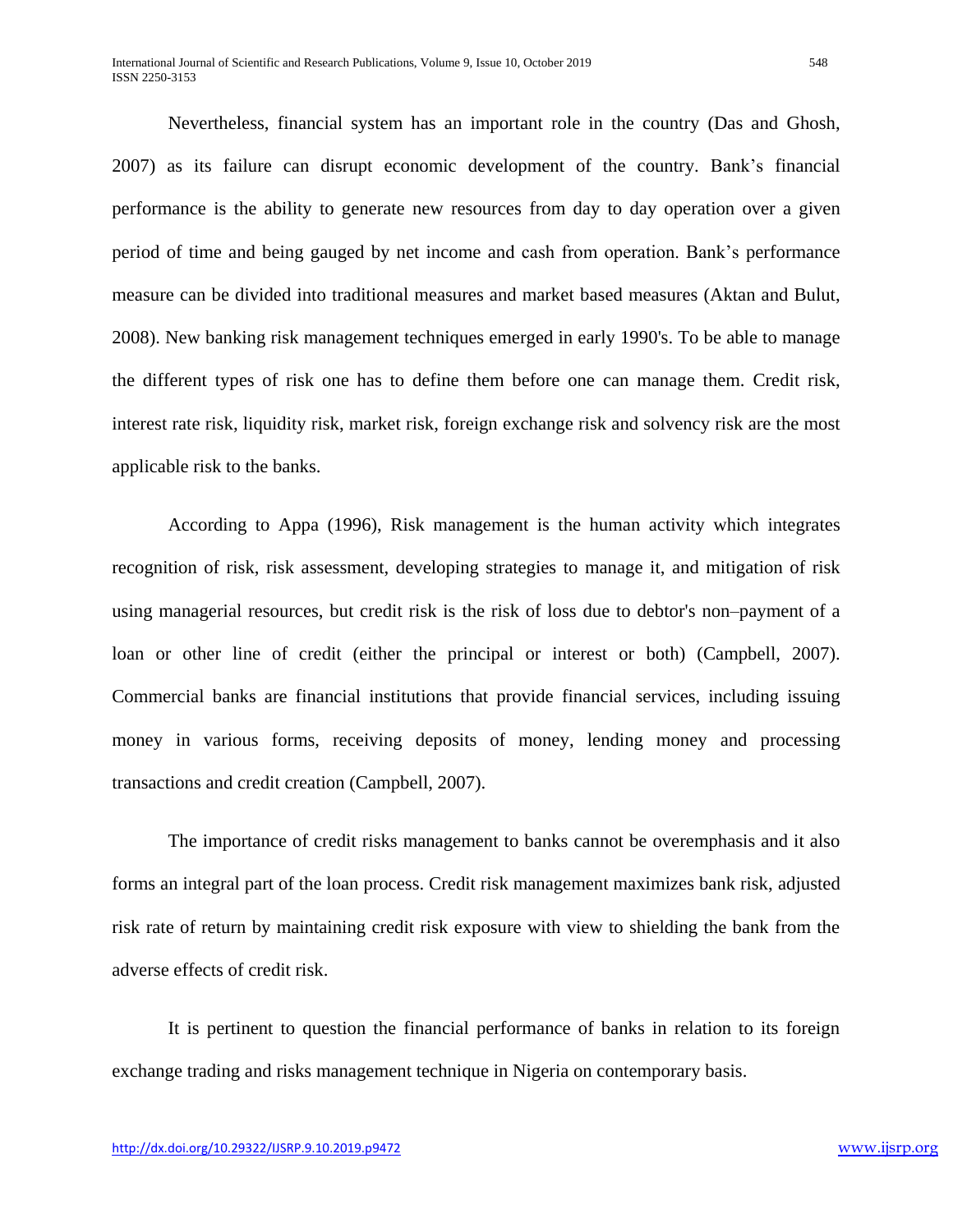Therefore, this study seeks to examine the impact of foreign exchange trading and risks management on financial performance of quoted commercial banks in Nigeria. However, target objectives of the study are depicted as:

- I. To determine the effect of foreign exchange rate on return on equity of quoted commercial banks in Nigeria.
- II. To determine interest rate impact on return on equity of quoted commercial banks in Nigeria.
- III. To examine the influence of loan to deposit ratio on return on equity of quoted commercial banks in Nigeria.

The rest of the study is subdivided into: Review of related literatures, methodology, analyses and interpretation of data, summary, concluding remarks and recommendations.

#### **2.0 REVIEW OF RELATED LITERATURES**

#### **2.1 CONCEPTUALIZATION**

**FOREIGN EXCHANGE:** Foreign exchange can be as simple as changing one currency for another at a local bank. It can also involve trading currency on the foreign exchange market.

Movements in foreign exchange tend to be influenced by two important variables namely the relative prices of goods in two countries and relative interest rates. The Purchasing Power Parity (PPP) theorem explains the relationship between relative prices of goods and exchange rates. The PPP theorem propounds that under a floating exchange regime, a relative change in purchasing power parity for any pair of currency calculated as a price ratio of traded goods would tend to be approximated by a change in the equilibrium rate of exchange between these two currencies (Shapiro and Rutenberg, 1976).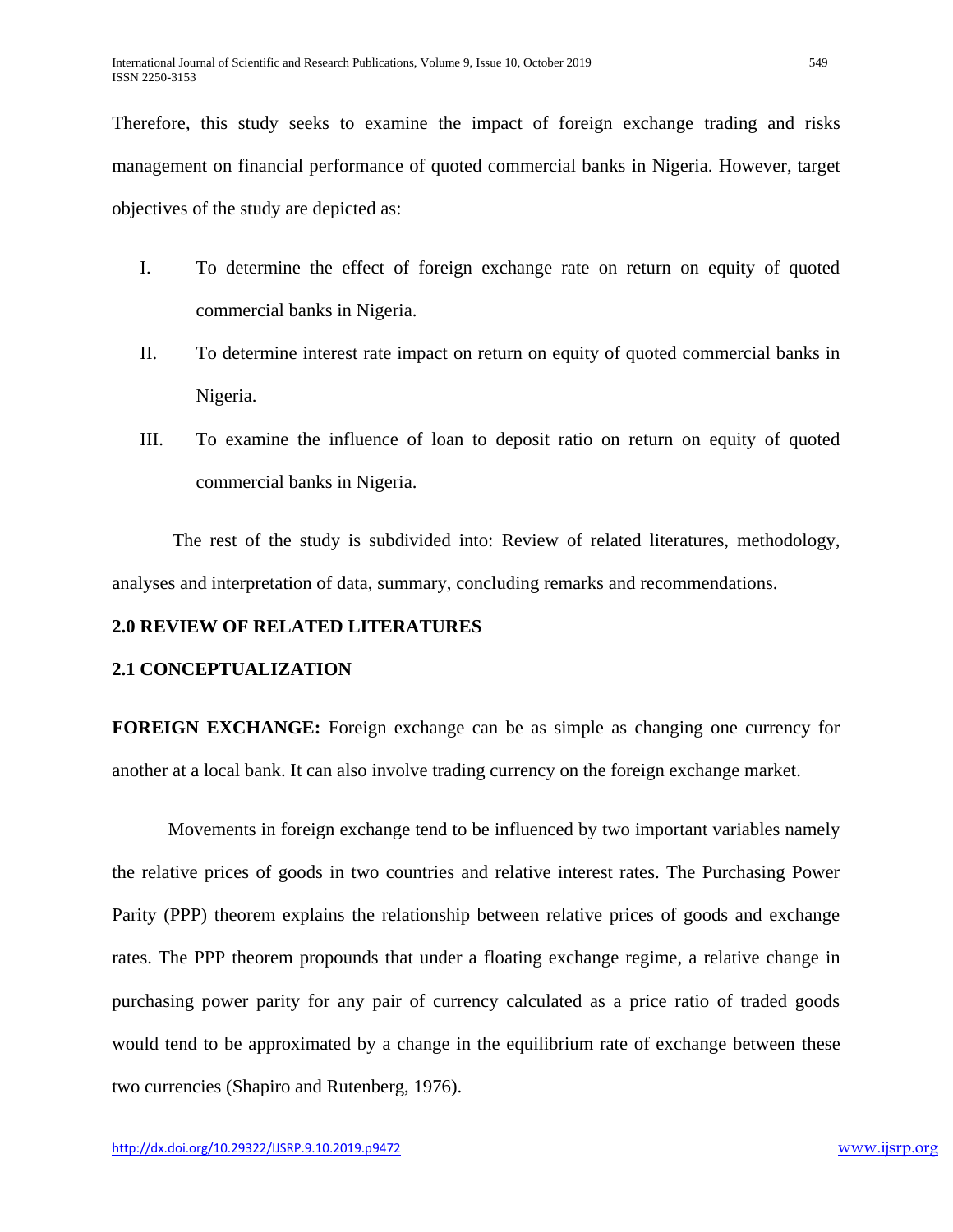#### **Determinants of Exchange Rates**

Numerous factors determine exchange rates, and all are related to the trading relationship between two countries. Remember, exchange rates are relative, and are expressed as a comparison of the currencies of two countries. According to Jason Van Bergen (2017), the following are some of the principal determinants of the exchange rate between two countries. Note that these factors are in no particular order; like many aspects of economics, the relative importance of these factors is subject to much debate.

#### **Differentials in Inflation**

As a general rule, a country with a consistently lower inflation rate exhibits a rising currency value, as its purchasing power increases relative to other currencies. During the last half of the 20th century, the countries with low inflation included Japan, Germany and Switzerland, while the U.S. and Canada achieved low inflation only later. Those countries with higher inflation typically see depreciation in their currency in relation to the currencies of their trading partners. This is also usually accompanied by higher interest rates.

#### **Differentials in Interest Rates**

Interest rates, inflation and exchange rates are all highly correlated. By manipulating interest rates, central banks exert influence over both inflation and exchange rates, and changing interest rates impact inflation and currency values. Higher interest rates offer lenders in an economy a higher return relative to other countries. Therefore, higher interest rates attract foreign capital and cause the exchange rate to rise. The impact of higher interest rates is mitigated, however, if inflation in the country is much higher than in others, or if additional factors serve to drive the currency down. The opposite relationship exists for decreasing interest rates; that is, lower interest rates tend to decrease exchange rates.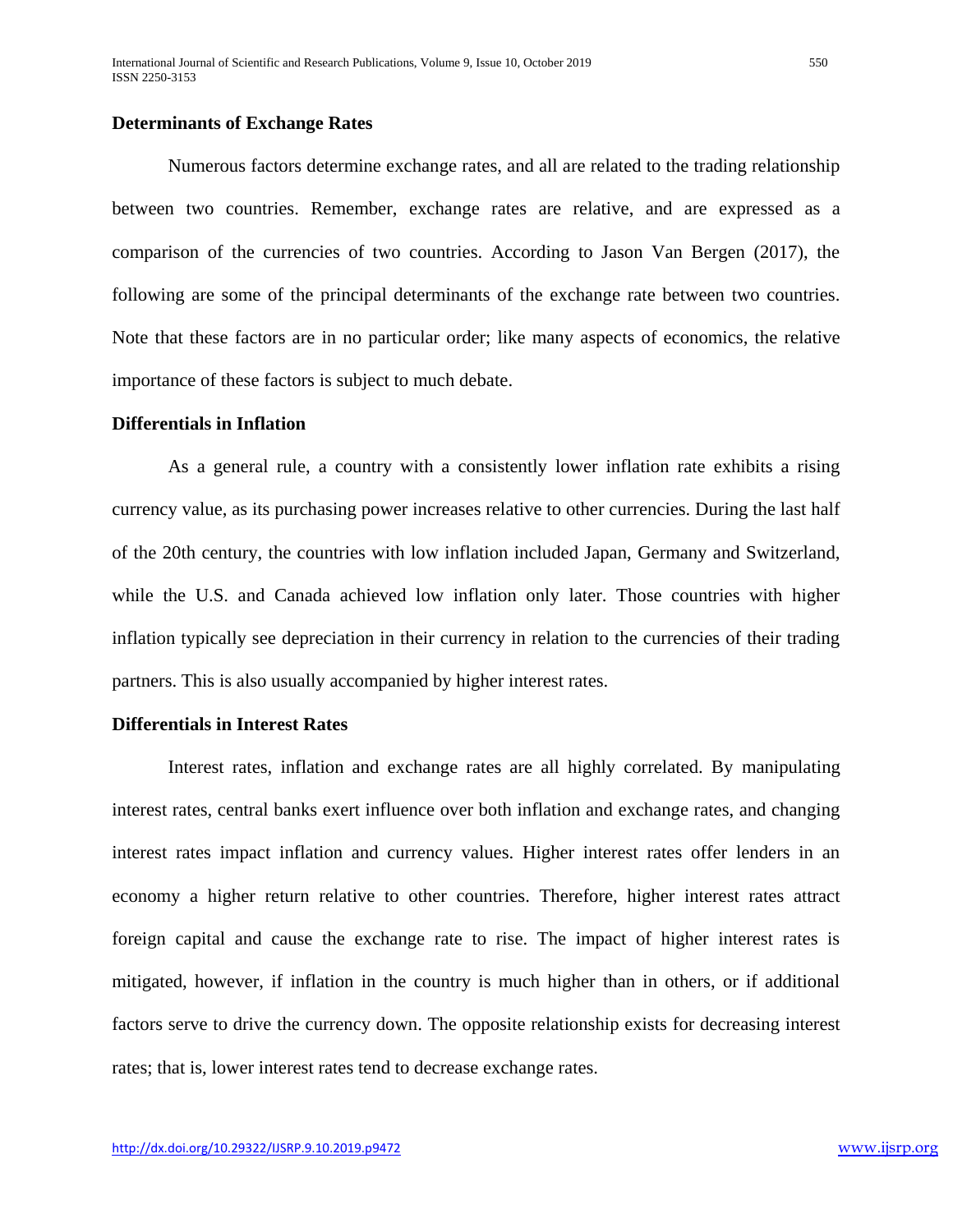#### **Current-Account Deficits**

The current account is the balance of trade between a country and its trading partners, reflecting all payments between countries for goods, services, interest and dividends. A deficit in the current account shows the country is spending more on foreign trade than it is earning, and that it is borrowing capital from foreign sources to make up the deficit. In other words, the country requires more foreign currency than it receives through sales of exports, and it supplies more of its own currency than foreigners demand for its products. The excess demand for foreign currency lowers the country's exchange rate until domestic goods and services are cheap enough for foreigners, and foreign assets are too expensive to generate sales for domestic interests.

#### **Public Debt**

Countries will engage in large-scale deficit financing to pay for public sector projects and governmental funding. While such activity stimulates the domestic economy, nations with large public deficits and debts are less attractive to foreign investors. This is because, a large debt encourages inflation, and if inflation is high, the debt will be serviced and ultimately paid off with cheaper real dollars in the future.

In the worst scenario, a government may print money to pay part of a large debt, but increasing the money supply inevitably causes inflation. Moreover, if a government is not able to service its deficit through domestic means (selling domestic bonds, increasing the money supply), then it must increase the supply of securities for sale to foreigners, thereby lowering their prices.

Finally, a large debt may prove worrisome to foreigners if they believe the country risks defaulting on its obligations. Foreigners will be less willing to own securities denominated in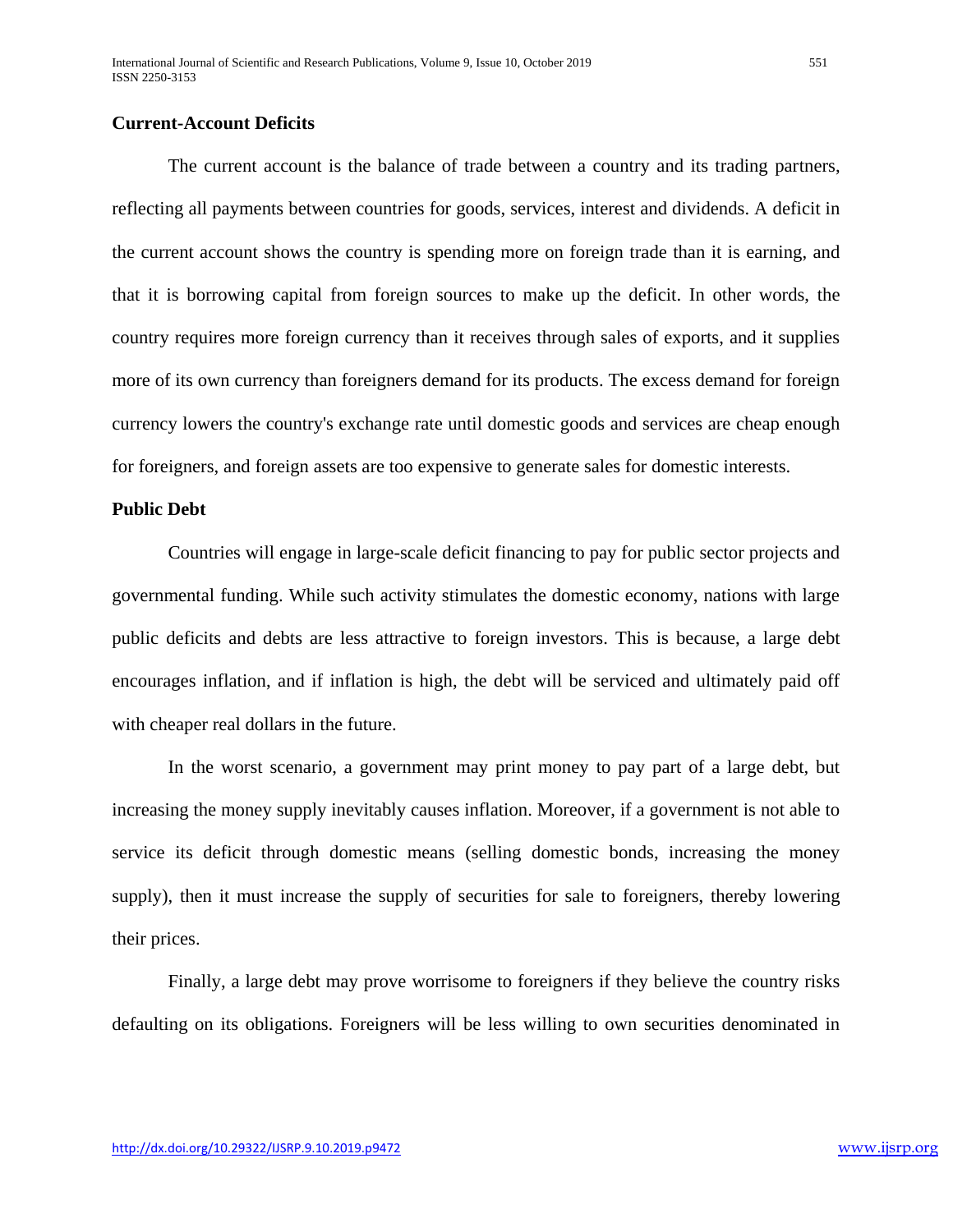that currency if the risk of default is great. For this reason, a country's debt rating (as determined by Moody's & Poor's) is a crucial determinant of its exchange rate.

#### **Terms of Trade**

The ratio comparing export prices to import prices, the terms of trade is related to current accounts and the balance of payments. If the price of a country's exports rises by a greater rate than that of its imports, its terms of trade have favorably improved. Increasing terms of trade shows greater demand for the country's exports. This, in turn, results in rising revenues from exports, which provides increased demand for the country's currency (and an increase in the currency's value). If the price of exports rises by a smaller rate than that of its imports, the currency's value will decrease in relation to its trading partners.

#### **Political Stability and Economic Performance**

Foreign investors inevitably seek out stable countries with strong economic performance in which to invest their capital. A country with such positive attributes will draw investment fund away from other countries perceived to have more political and economic risk. Political turmoil, for example, can cause a loss of confidence in a currency and a movement of capital to the currencies of more stable countries.

**RISKS MANAGEMENT:** Risk is the measure of the level of uncertainty in an event or activity. It is the likelihood of a negative outcome. In finance, it can be defined as the probability that the actual return on investment will be different from the expected return. Taiwo, et al (2017) in their study opined that risk is the likelihood of losing the principal and or the amount of interests accrued on it either in part or whole.

Risk can be managed with the aim to reduce its effect and or maximize benefits. The concept of risk management has to do with the identification, evaluation, and prioritization of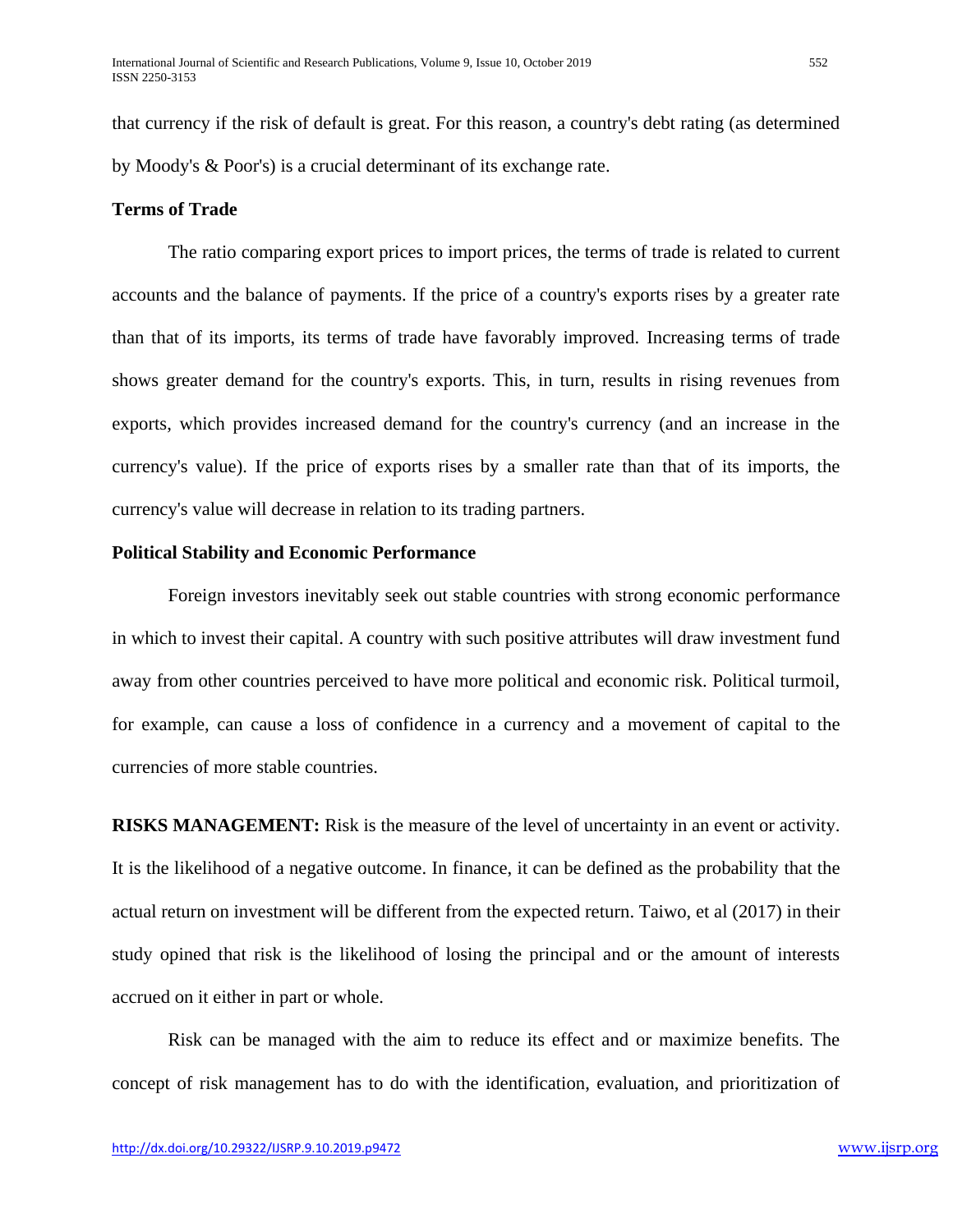risks as well as the harmonized and reasonable use of resources to minimize, supervise, and control the possibility and the effect of inappropriate incidences (Zidafamor, 2016). It covers the practice of identifying risks, evaluating their consequences, and coming up with the decision on the best possible means to minimize it so as to optimize the benefits (Adenkule & Ishola, 2011).

Ideally, a sound risk management practice involves the pursuance of order process whereby those risks with the highest loss and the highest likelihood of occurring are brought under control first, and those with lesser possibility of happening and lesser loss are controlled in descending order (Isa, 2014). He also noted that the process of risk management can be very challenging in practice because balancing between these probabilities can easily be mismanaged. However, it is only an ideal risk management procedure that can help to reduce spending as well as the adverse effects of risks. For the financial institutions, risk management allows them to isolate and stop the dangers to which they are exposed (Adenkule & Ishola, 2011).

In a broad perspective, financial risk can be classified into systematic and unsystematic risk. Isa (2014) described the systematic risk as irrelevant risk since they are beyond the control of business managers working in the market. It is irrelevant from the point of view that it is practically difficult to shade businesses from systematic risk. The study posits that unsystematic risk is the relevant risk which a manager should border about because it is under the control of the investor to decide in which security to invest or not, and can be controlled or eliminated through diversification.

**FINANCIAL PERFORMANCE:** Financial performance in broader sense refers to the degree to which financial objectives being or has been accomplished, and is an important aspect of financial risk management. It is the process of measuring the results of a firm's policies and operations in monetary terms. It is used to measure firm's overall financial health over given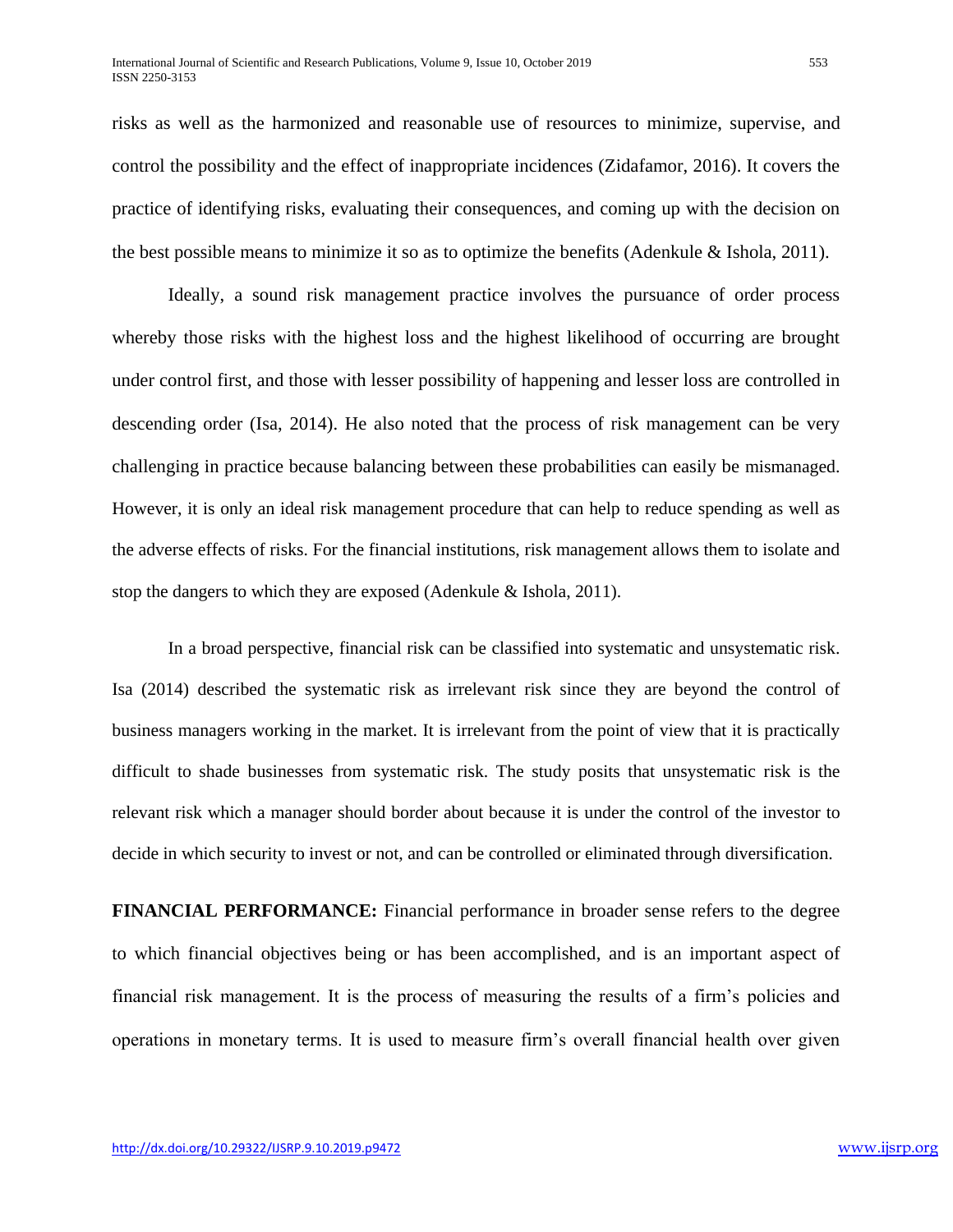period of time and can also be used to compare similar firms across the same industry or compare industries or sectors in aggregation.

#### **2.2 THEORETICAL FRAMEWORK**

This study hinges on the theories of purchasing power and shiftability.

**The Purchasing Power Parity theory (PPP):** Advanced by Menon and Viswanathan (2005). PPP theory explains that the value of homogenous goods is similar in different countries based on the currency of each country. According to them, when purchasing power is similar in different countries then the exchange rates between the country's currencies will be at equilibrium. Reid and Joshua (2004) postulated that ratio of commodities price levels should equal the country's currency. According Ross (2008), a country's currency may be incorrectly valued whereby money has no purchasing power against the country's commodities level.

This theory is based on the assumptions that there are no transactional costs, no barriers to trade and the commodities being traded are homogeneous. If the trading currency is exchanged at the spot exchange rate, the price of a homogenous commodity should be identical across borders. The theory suggested use of price indexes to determine the exact price of a homogenous commodity between countries. The main challenge of this belief is in measuring Purchasing Power Parity constructed from price indexes given that different countries use different goods to determine their price level (Reid, 2005).

**The Shiftability theory:** The Shiftability theory propounded by H. G. Moulton, argues that risk can be managed by obtaining liquidity converting assets to shift open market securities. When a bank that maintains a substantial amount of assets is in dire need of ready money, this theory supports the shifting of such assets to a more liquid bank. In line with this proposition, banks do accept shares and debentures of viable companies as liquid assets thus encouraging term lending.

#### **2.3 EMPIRICAL REVIEW**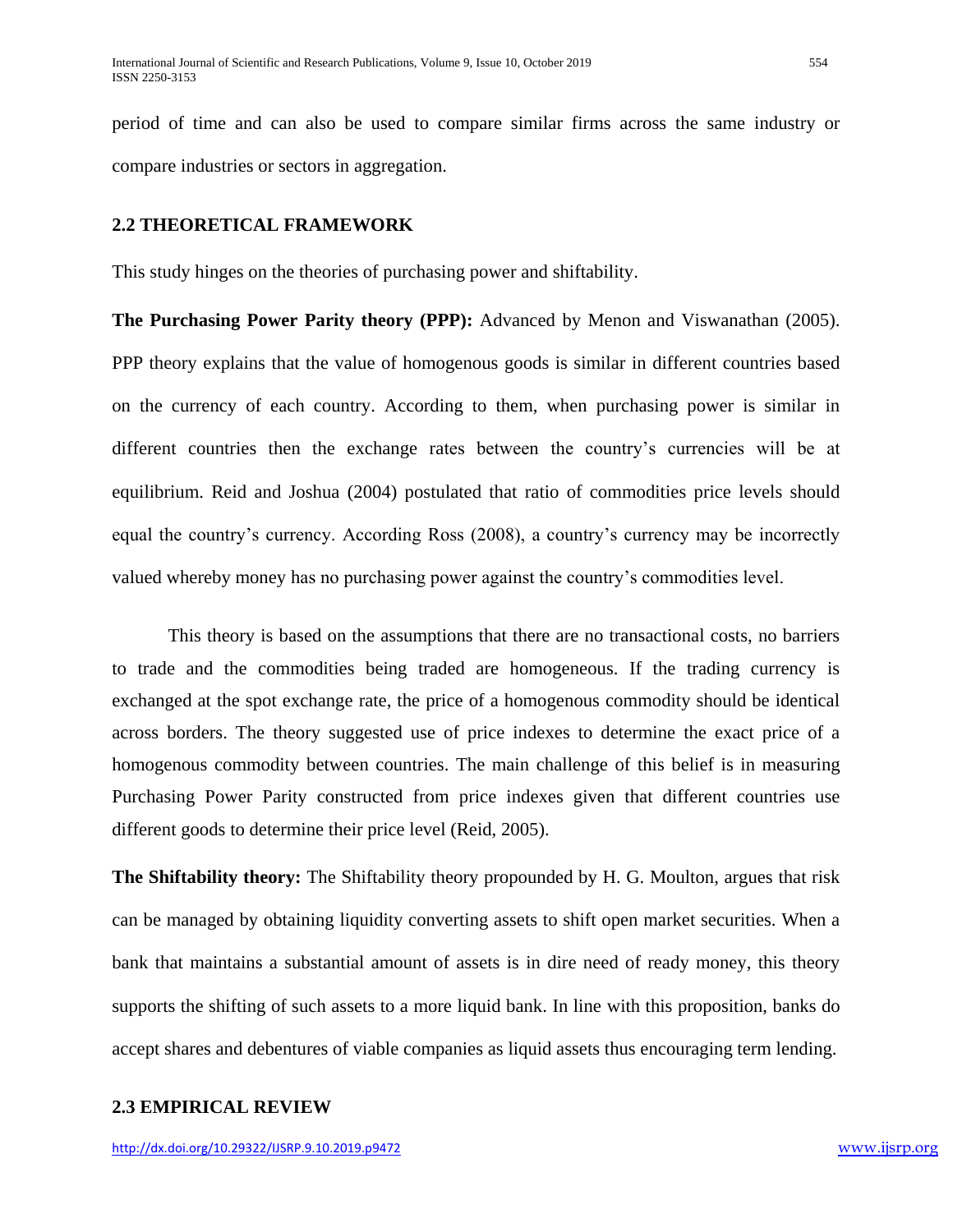Many scholars have conducted empirical research in order to examine the studied subject. The following are few among others.

Yu Hsing (2006) empirically examined that the determination of short-term real exchange, has positive effect on exchange rate and broad money supply, while country risk and the expected rate of inflation have negative impact on exchange rate on the performance of the banks. It follows therefore that the respective national authority would need to avoid fiscal indiscipline in order to prevent the exchange rate from real appreciation since it will significantly influence the country's export from declining.

Annofe (2005) investigate the variable that affects exchange rate movement in Sweden, United Kingdom and Japan against the US dollar for the period 1995 to 2004. The result indicated that interest rate differential is statistically significant in explaining changes in exchange rate in the three countries, while, interest rate has negative effect in exchange rate in Sweden and the United Kingdom, however, the influence of money supply, industrial production and inflation differential on exchange rate varies between the countries.

Imeddrine and Christopher (2003) analyzed the main determinants of the real exchange rate in the Middle East and North Africa countries. The findings indicated that output per capital, government expenditure, real interest rate differentials, and the degree of openness of the economy influence the real exchange rate.

Beatrice (2001) employed a co-integration technique to investigate the long-run determination of the real exchange rate for import and exports and of the internal real exchange rate in Zambia. The result showed that real exchange rate for import is affected by terms of trade and government share. Moreover terms of trade, central bank reserves and trade taxes have longrun impact on the real exchange rate for exports. It was also revealed that terms of trade,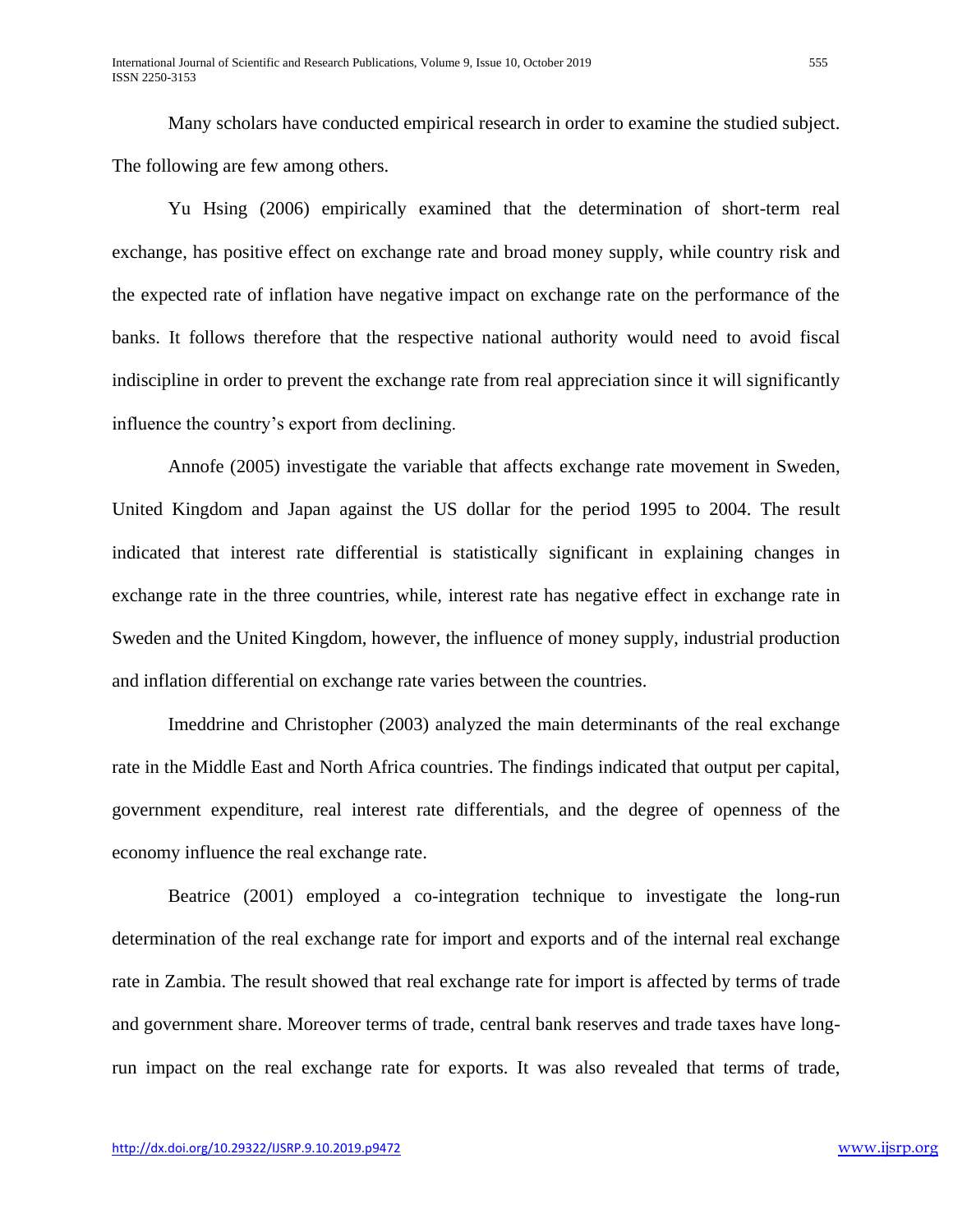investment share and the rate of growth of real GDP have long-run effect on the internal real exchange rate, while foreign aid and openness in dealings (financial/economic liberalization), all have short-run inflation on the real exchange rate indices.

Owoeye, and Ogunmakin (2013) examined exchange rate volatility and bank performance in Nigeria. Their study investigated the impact of unstable exchange rate on bank performance in Nigeria using two proxies for bank performance, namely loan loss to total advances ratio and capital deposit ratio. Government expenditure, interest rate, real gross domestic product were added to exchange rate as independent variables. The two models specified show that the impact of exchange rate on bank performance is sensitive to the type of proxy used for bank performance. Loan loss to total advance ratio shows that fluctuating exchange rate may affect the ability of lenders to manage loans resulting into high level of bad loans while capital deposit ratio does not have significant relationship with exchange rate. A core recommendation of the study is that a stable exchange rate is needed to improve the ability of the banking sector to channel credit to the economy.

Adetayo (2013) examined management of foreign exchange risks in a selected commercial bank, in Nigeria. The study sought to determine how the risk involved in foreign exchange can be effectively managed by determining the following specific objectives: to determine the various exchange risks which the treasury of the selected bank is exposed to in its foreign exchange transaction; to investigate how these risks can be effectively managed and to identify risk and exposure management techniques required for treasury management. The selected firms used for the study was a Commercial Bank of International Standard, located in Lagos, the business center of Nigeria. The study exploited both the primary and secondary sources of information. The primary source comprised of a structured questionnaires, to elicit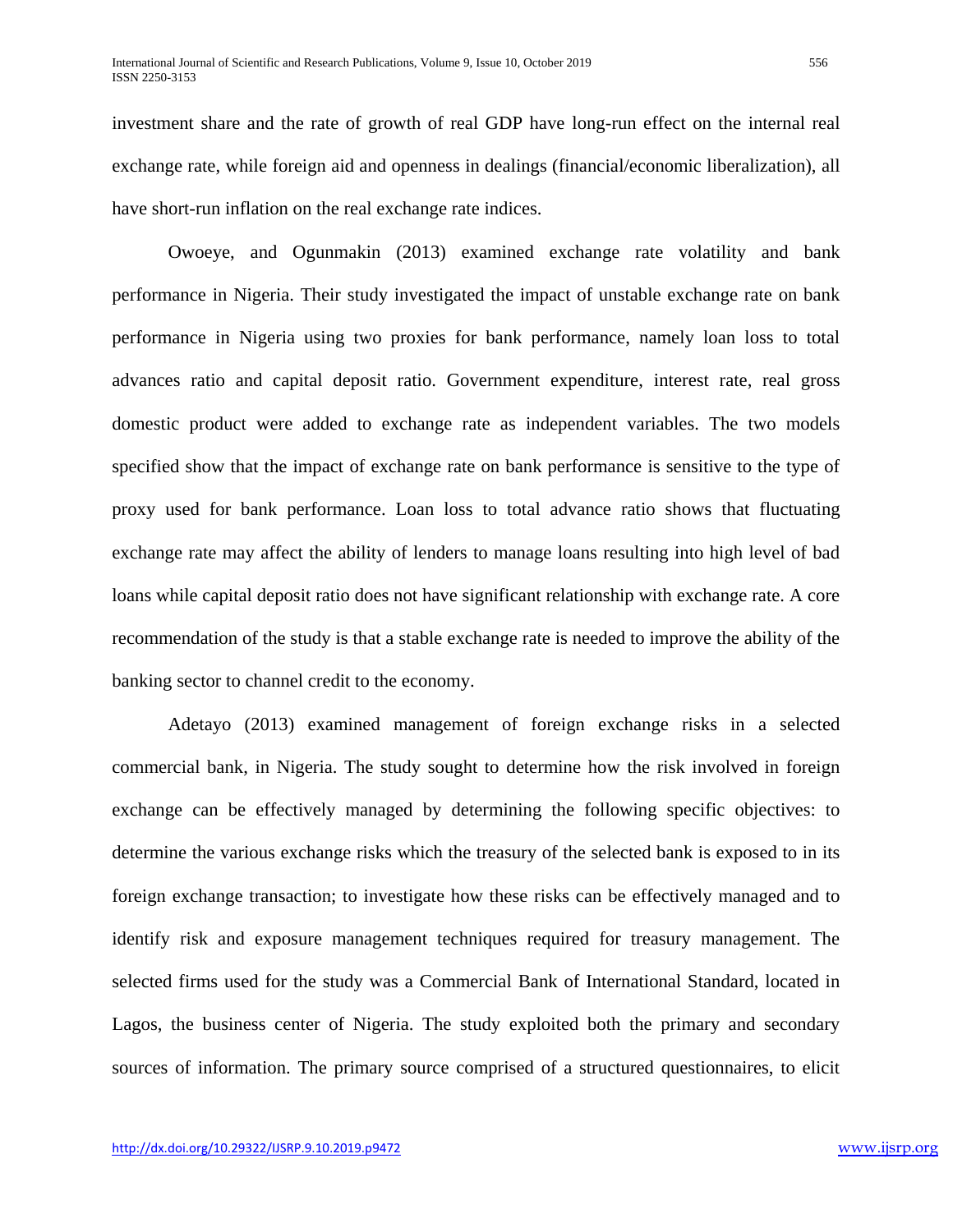pertinent responses from the respondents. A non-parametric measure based on chi-square statistics was employed to test the hypothesis and determine if there is any association between foreign exchange trading and risk management issues. Spot transaction technique was founded to be effective in minimizing foreign exchange risk.

Opaluwa, Umeh and Ameh (2010) examined the effect of exchange rate fluctuations on the Nigerian manufacturing sector during a twenty (20) years period (1986-2005). The argument was that fluctuations in exchange rate adversely affected output of the manufacturing sector. This was because Nigerian manufacturing sector was highly dependent on import of inputs and capital goods paid for in foreign exchange whose rate of exchange was unstable. The econometric tool of regression was used for the analysis. In the model that was used, manufacturing output employment rate and foreign private investment were used as the explanatory variables. The result of the regression analysis shows that coefficients of the variables carried both positive and negative signs. The study shows adverse effect and is all statistically significant in the final analysis.

Shehu (2012) examined the relationship between exchange rate volatility, trade flows and economic growth in Nigeria using the annual data for period of 1970 to 2009. Using a Vector Auto-regression (VAR) technique, the result revealed that exchange rate volatility has positive effects on the economic growth in Nigeria.

Almost all the studies reviewed globally and within the national pegs on the studied subject did not consider independently return on equity as controlled variable (quoted commercial banks performance). Thus, it is imperative therefore to do so to examine the studied subject.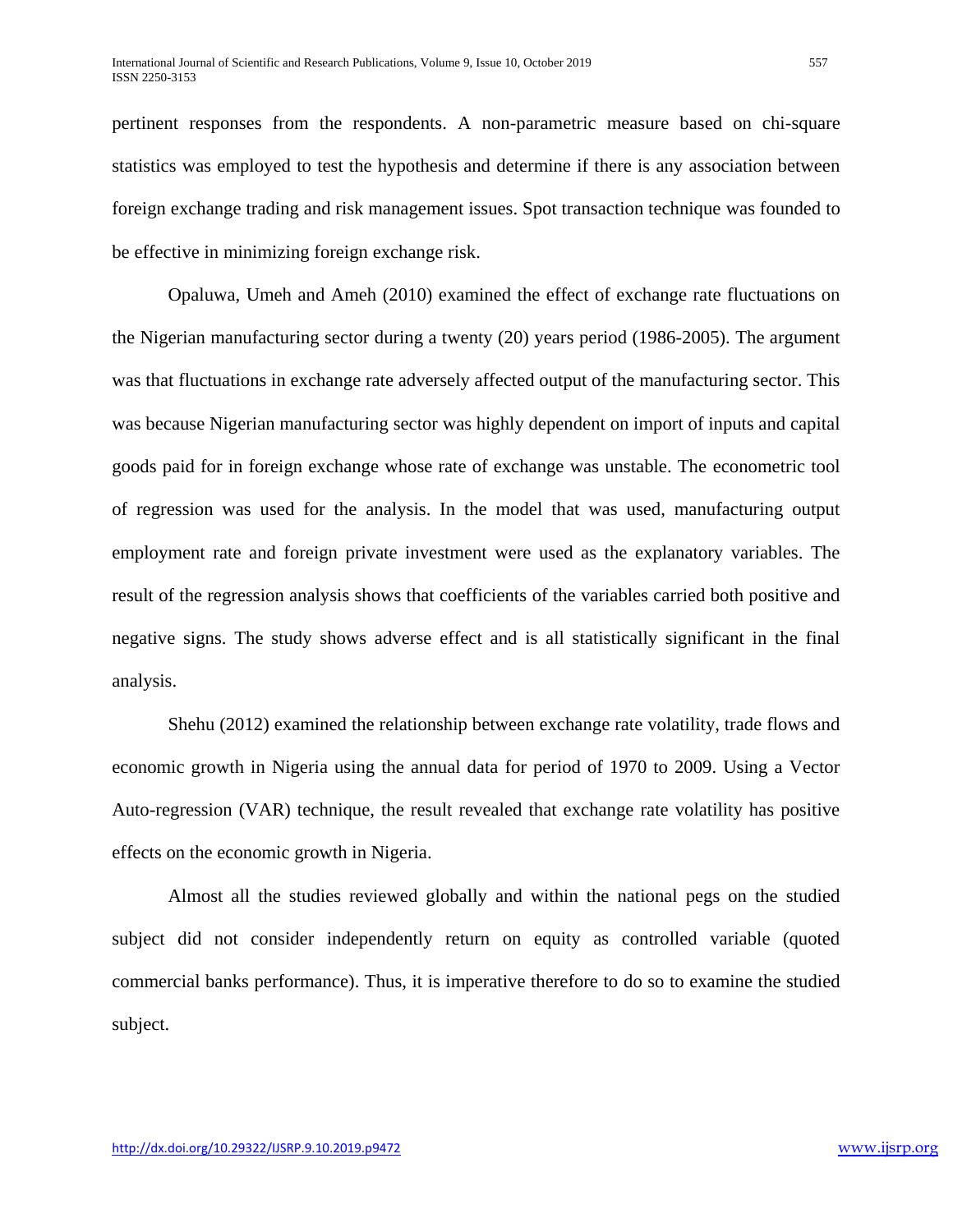This is because return on equity is a financial soundness indicator that shows the financial performance of banks.

Return on equity (ROE) of commercial banks is a measure of profitability of banks in relation to equity; it is also known as net assets or assets minus liabilities. Thus, it measures how well banks use investment to generate earnings growth. Furthermore, another gap in literature identified is the period covered. This study considered a range of 1993-2018 respectively, which is distinct from previous related studies.

#### **3.0 METHODOLOGY**

#### **RESEARCH HYPOTHESES**

The research hypotheses in this study are formulated in the null form in order to bring fort clarity of purpose.

**H01:** Foreign exchange rate has no significant impact on return on equity of quoted commercial banks in Nigeria.

**H02:** Interest rate has no significant impact on return on equity of quoted commercial banks in Nigeria.

**H03:** Loan to deposit ratio has no significant influence on return on equity of quoted commercial banks in Nigeria.

#### **DATA REQUIREMENT AND SOURCES**

Considering a study of this kind, it is necessary to choose data that will align the estimation and testing of the hypotheses formulated. Foreign Exchange rate (FXGR), Interest rate (INTR) and Loan to deposit ratio (LDR) as proxy of the impact variable (foreign exchange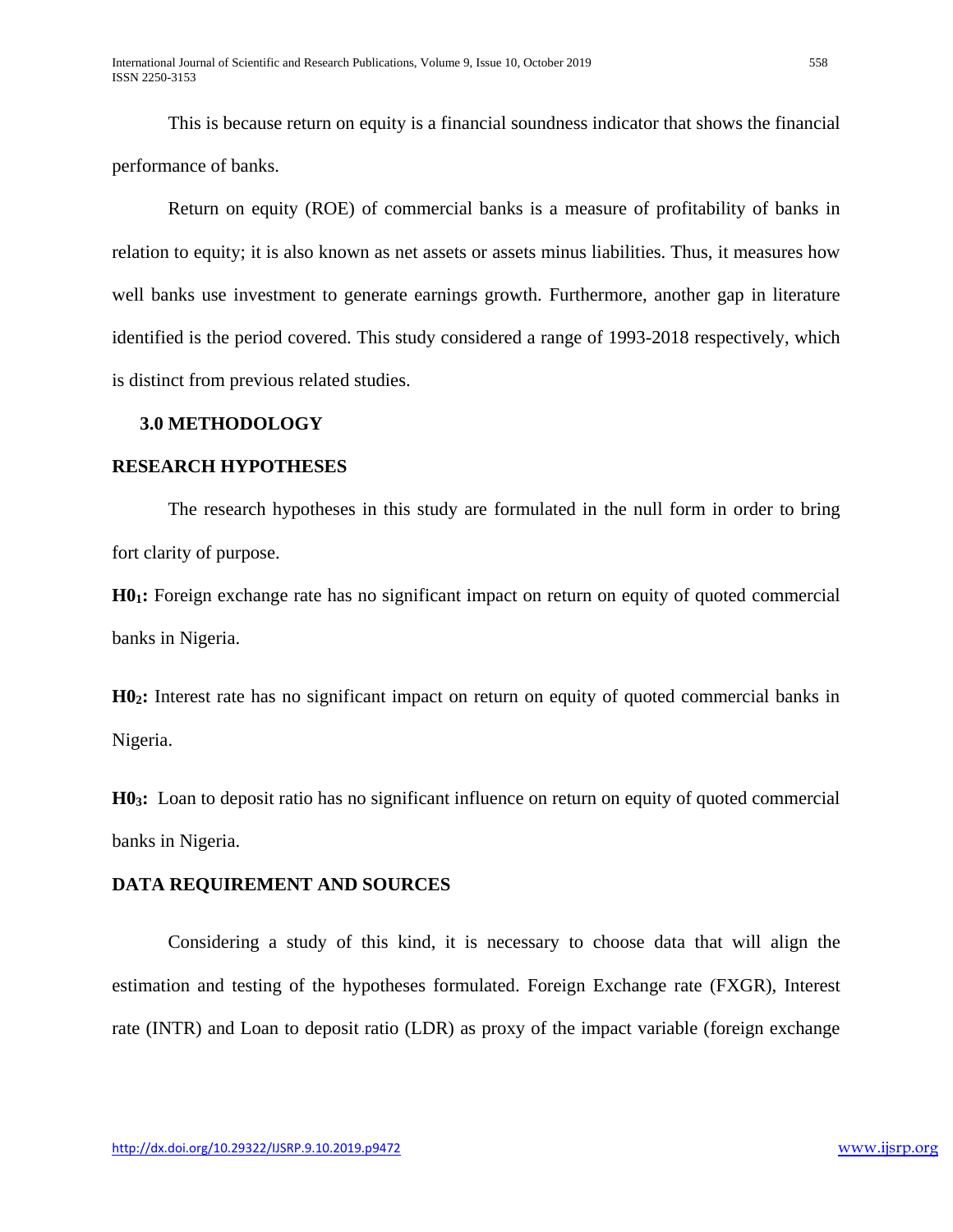and risks management) while Return on Equity (ROE) is used as the controlled variable (financial performance of banks) for the period under study.

Time series data are employed for this study. The data were obtained from Central Bank of Nigeria (CBN) annual statistical bulletin 2018.

- **RETURN ON EQUITY (ROE):** Return on equity of commercial banks is a measure of profitability of banks in relation to equity; it is also known as net assets or assets minus liabilities. Thus, it measures how well banks use investment to generate earnings growth.
- **FOREIGN EXCHANGE RATE (FXGR):** Foreign exchange rate can be simple put as the rate at which one country's currency is exchanged for another at a local bank. It can also involve trading currency on the foreign exchange market.
- **INTEREST RATE (INTR):** This is the rate of interest at which banks charges for lending money to individuals or corporate bodies which rates varies from time to time.
- **LOAN TO DEPOSIT RATIO (LDR):** Loan to deposit ratio is the ratio of total loans and advances to total deposit liabilities. Loan is represented by total loan in the balance sheet, whilst the deposits include demand deposits, time deposits, certificate of deposits, savings, issued securities, prime capital, loan capital, and borrowing. This ratio shows the proportion of public contribution as a source of capital to finance the banks' loans. Smaller loan deposit ratio number indicates that public provides smaller proportion to support the banks' loans. The ratio represents a good proxy for risk management mechanism for banks. Eighty percent (80%) is the maximum limit prescribed by Central Bank of Nigeria (CBN) for commercial banks in Nigeria.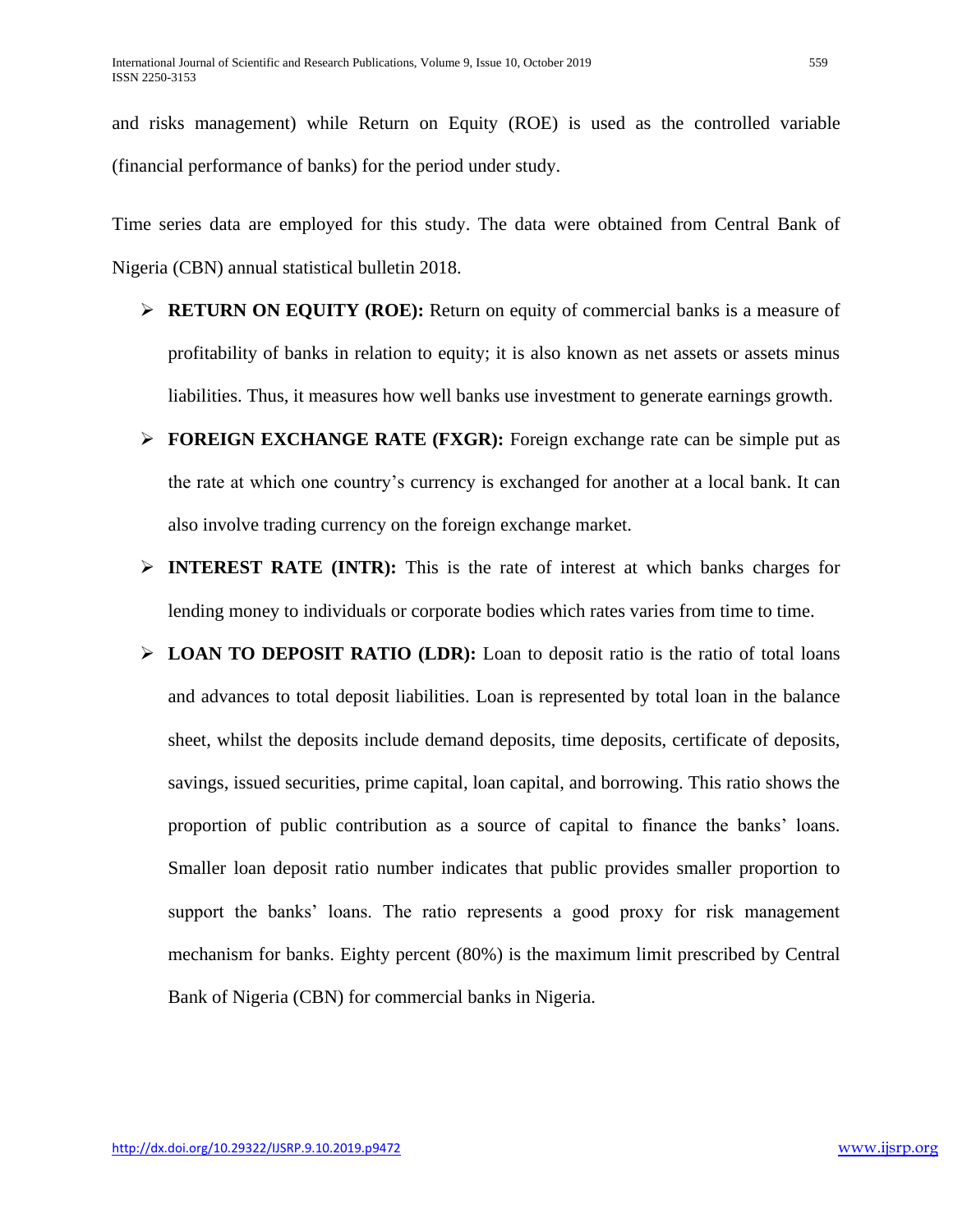### **DATA ANALYSIS METHOD**

The following econometric techniques shall be employed for the analysis of the data-set and the estimation of the model:

(a). Augmented dickey-fuller (ADF) test. (b). Johansen Co-integration test (c). And (d). Error Correction Mechanism (ECM).

#### **MODEL SPECIFICATION**

In accordance with the formulated hypotheses in this study, the model of this study will be built as: Return on equity (ROE) as determinant for financial performance of quoted commercial banks, which is the controlled variable while foreign exchange rate (FXGR), interest rate (INTR) and loan to deposit ratio (LDR) are all control variables employed in the study.

The specification of econometric model is based on economic theory relating to the studied subject that requires basically:

- 1. Determination of the controlled and control variables.
- 2. Theoretical apriori expectation and signs of functional parameters relationships.
- 3. Determination of the mathematical form of model (Gujarati, 2004).

In analyzing the studied subject we adopt and modified an empirical model of Okika, Udeh, Francis & Okoye (2018). Their model was used to study effect of exchange rate fluctuation on firm profitability: evidence from quoted conglomerate in Nigeria.

Their model will be adjusted to reflect the current study showing the functional relationship of the variables employed.

*ROE= f (FXGR, INTR, LDR,) …………………………………………………1*

#### Where,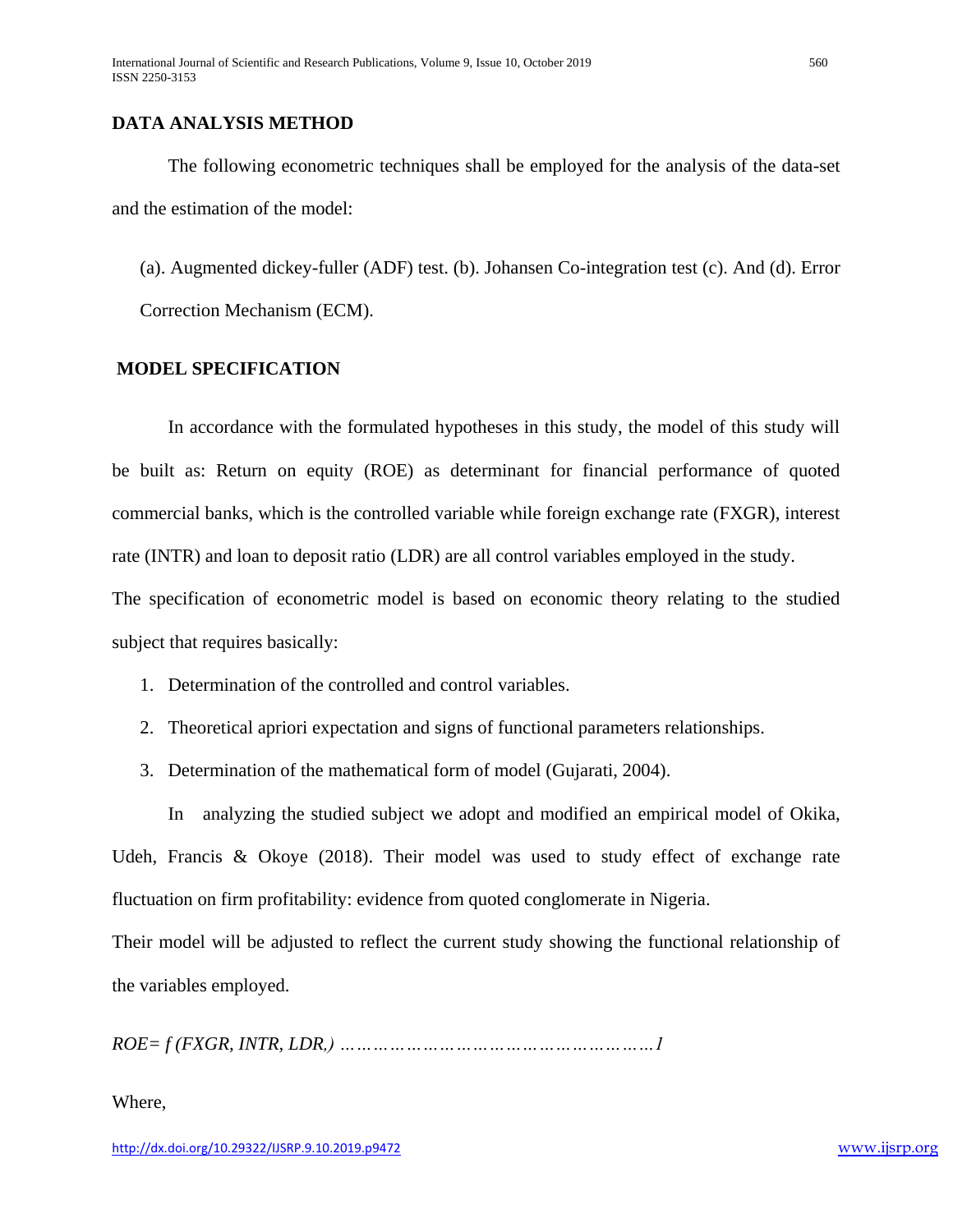$ROE = Return$  on asset.

FXGR = Foreign exchange rate

 $INTER = Interest rate$ 

 $LDR =$ Loan to Deposit ratio.

The econometric specification of the explicit form of the multiple regression models is given as follows;

*ROE<sup>t</sup> = a<sup>o</sup> + a1FXGR<sup>t</sup> + a2INTRt + a3LDRt + Uet...................................(2)*

Where:

 $a_0$  = intercept

 $a_1...a_3$  = Coefficients of the control variables to be estimated. They measure the effect of a unit change in foreign exchange and risk management on financial performance of quoted commercial banks in Nigeria.

Uet  $=$  Error term of the time series for data.

**Decision Rule:** In this study the decision rule is to reject the null hypothesis (H0) if the calculated t-statistics is greater than the table value at 5% level of significance.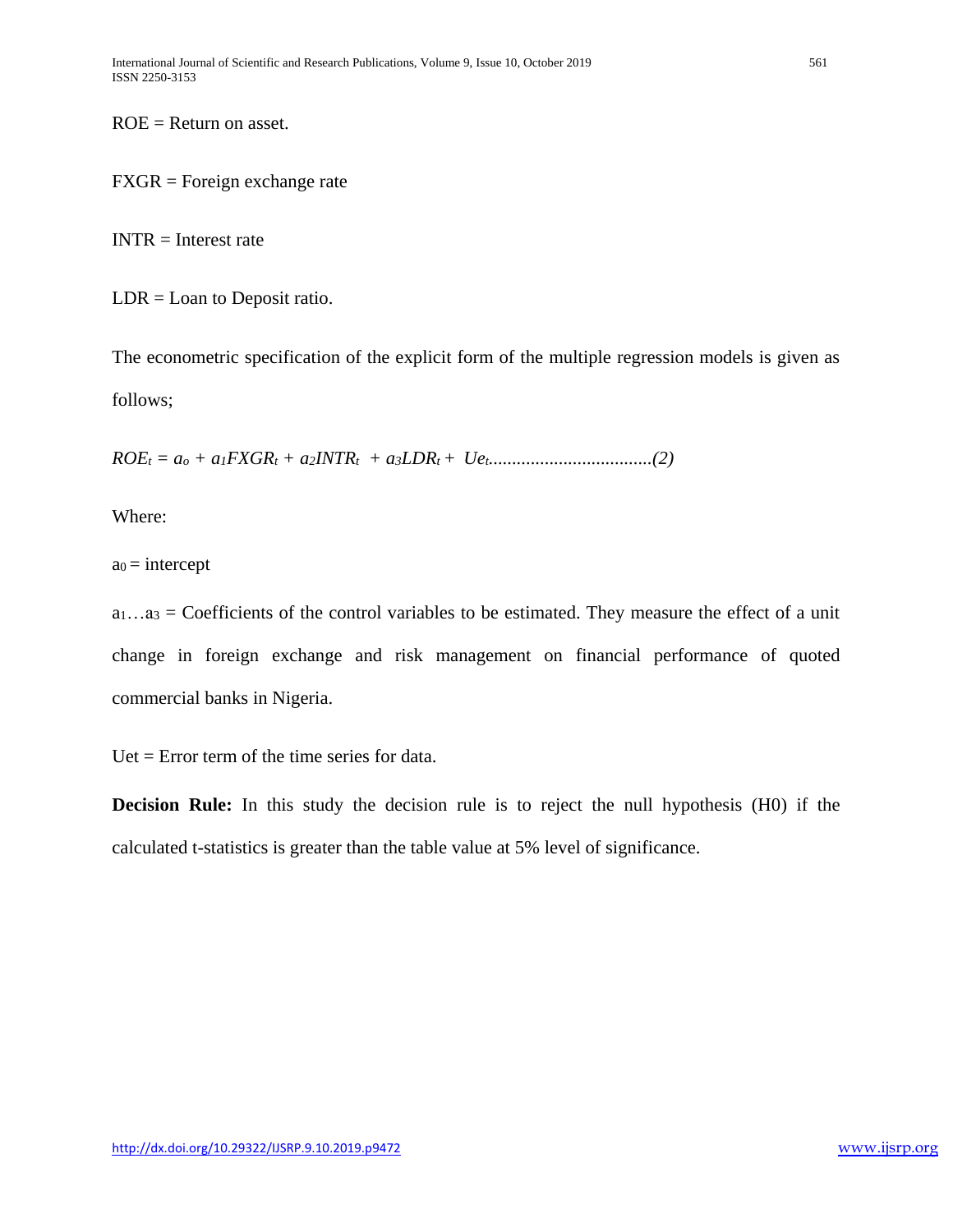# **4.0 ANALYSIS AND INTERPRTATION OF DATA**

# **DATA EMPLOYED IN THE STUDY**

| <b>YEARS</b> | LDR  | <b>INTR</b> | <b>FXGR</b> | <b>ROE</b> |
|--------------|------|-------------|-------------|------------|
| 1993         | 42.9 | 18.32       | 66          | 50.8       |
| 1994         | 60.9 | 21          | 66          | 56.1       |
| 1995         | 73.3 | 20.18       | 79          | 52.3       |
| 1996         | 72.9 | 19.74       | 79          | 56.8       |
| 1997         | 76.6 | 13.54       | 82          | 96.6       |
| 1998         | 74.4 | 18.29       | 84          | 86.1       |
| 1999         | 54.6 | 21.32       | 93.95       | 80.6       |
| 2000         | 51   | 17.98       | 102.1       | 99.5       |
| 2001         | 65.6 | 18.29       | 111.93      | 114.3      |
| 2002         | 62.8 | 24.85       | 121         | 41.6       |
| 2003         | 61.9 | 20.71       | 129.3       | 29.1       |
| 2004         | 68.6 | 19.18       | 133.5       | 27.2       |
| 2005         | 70.8 | 16.54       | 131.66      | 4.8        |
| 2006         | 63.6 | 16.84       | 128.65      | 17.4       |
| 2007         | 70.8 | 16.84       | 134.05      | 36.8       |
| 2008         | 80.9 | 16.42       | 132.37      | 24.1       |
| 2009         | 85.7 | 17.2        | 149.69      | $-64.7$    |
| 2010         | 74.2 | 16.92       | 50.47       | 16.0       |
| 2011         | 44.8 | 16.86       | 158.2       | $-0.3$     |
| 2012         | 48   | 16.69       | 157.3       | 22.2       |
| 2013         | 46.9 | 16.56       | 157.27      | 24.1       |
| 2014         | 44.6 | 17.13       | 169.68      | 21.7       |
| 2015         | 33.4 | 17.08       | 196.99      | 19.2       |
| 2016         | 36.3 | 16.08       | 305.22      | 18.9       |
| 2017         | 31.2 | 17.78       | 356.22      | 21.1       |
| 2018         | 33.4 | 18.08       | 355.23      | 23.3       |

**Source:** CBN statistical bulletin 2018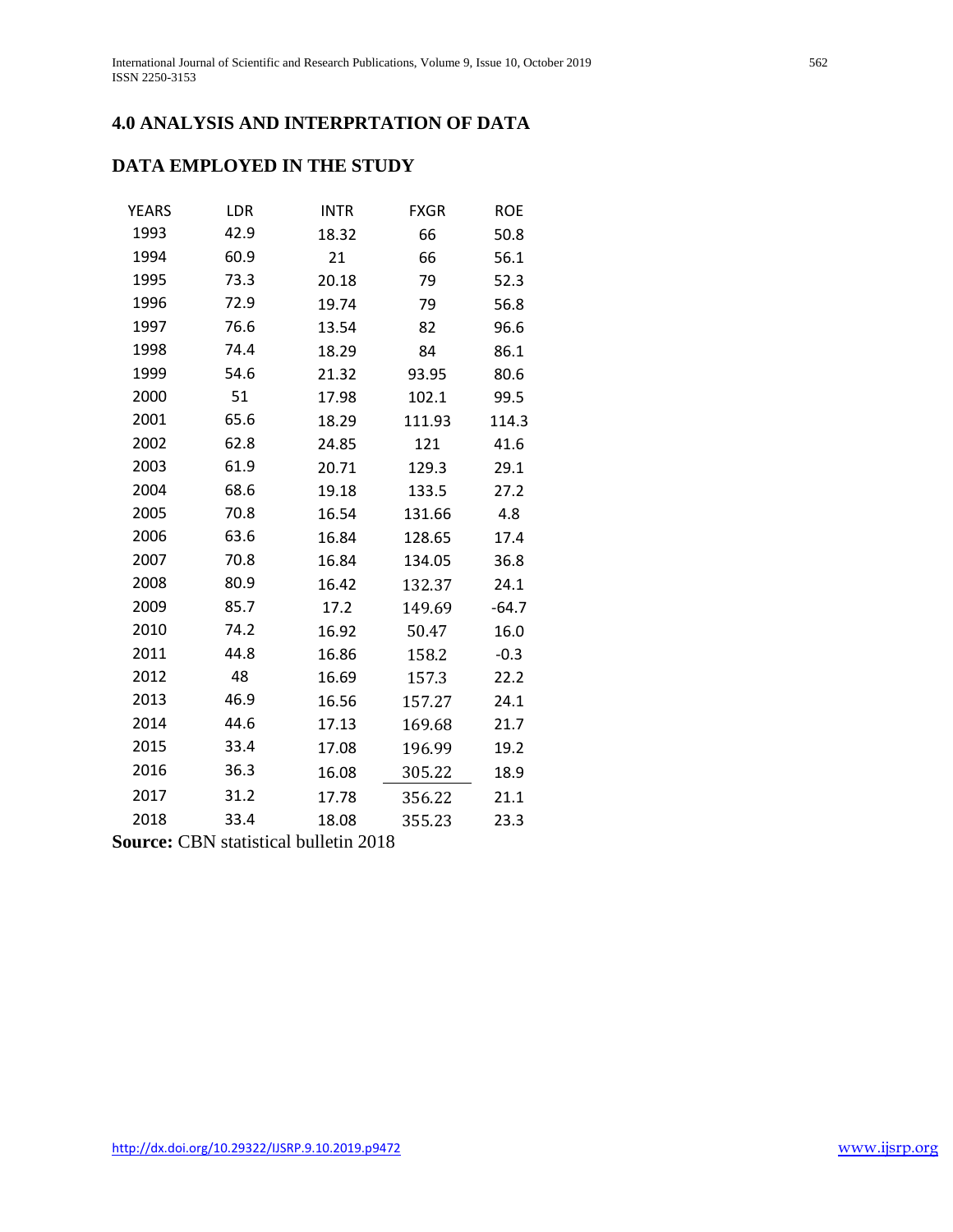## **Table 1.1 Unit root test results for Return on Equity (ROE)**

#### Null Hypothesis: D(ROE) has a unit root

Exogenous: Constant

Lag Length: 0 (Automatic - based on SIC, maxlag=5)

|                                        |           | t-Statistic | Prob $*$ |
|----------------------------------------|-----------|-------------|----------|
| Augmented Dickey-Fuller test statistic |           | $-6.664811$ | 0.0000   |
| Test critical values: 1% level         |           | -3.737853   |          |
|                                        | 5% level  | $-2.991878$ |          |
|                                        | 10% level | $-2.635542$ |          |

Interpretation: Order of integration at  $5\% = 1(1)$ Source: E-view 9 output

#### **Table 1.2 Unit root test results for Foreign Exchange Rate (FXGR)**

Null Hypothesis: D(FXGR) has a unit root

Exogenous: Constant

Lag Length: 0 (Automatic - based on SIC, maxlag=5)

|                                        |           | t-Statistic | Prob $*$ |
|----------------------------------------|-----------|-------------|----------|
| Augmented Dickey-Fuller test statistic |           | $-2.543347$ | 0.0134   |
| Test critical values: 1% level         |           | $-2.664853$ |          |
|                                        | 5% level  | $-1.955681$ |          |
|                                        | 10% level | $-1.608793$ |          |

Interpretation: Order of integration at  $5\% = 1(1)$ Source: E-view 9 output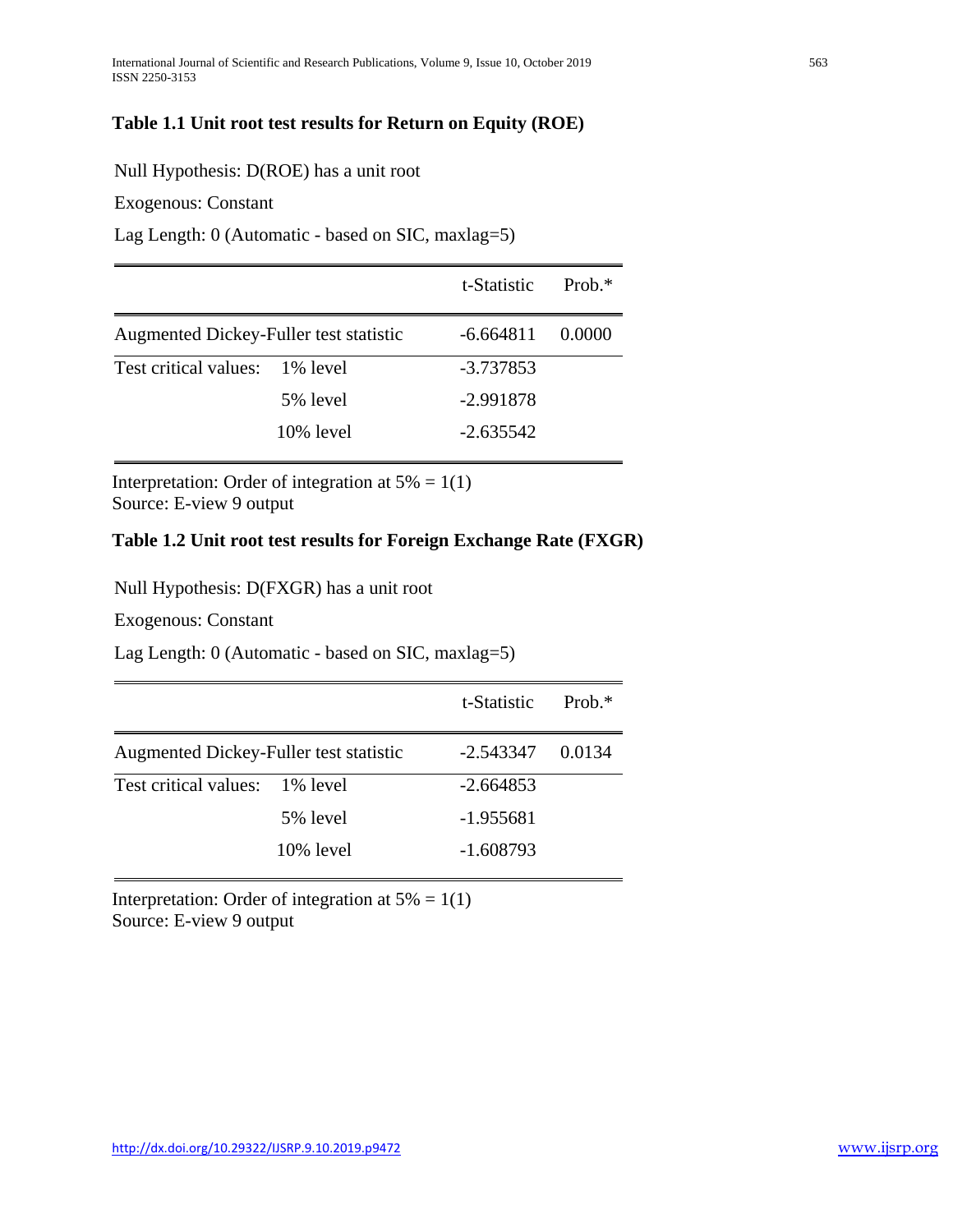### **Table 1.3 Unit root test results for Interest Rate (INTR)**

Null Hypothesis: D(INTR) has a unit root

Exogenous: Constant

Lag Length: 1 (Automatic - based on SIC, maxlag=5)

|                                        |           | t-Statistic | Prob. $*$ |
|----------------------------------------|-----------|-------------|-----------|
| Augmented Dickey-Fuller test statistic |           | $-5.806100$ | 0.0001    |
| Test critical values: 1% level         |           | $-3.752946$ |           |
|                                        | 5% level  | $-2.998064$ |           |
|                                        | 10% level | $-2.638752$ |           |

Interpretation: Order of integration at  $5\% = 1(1)$ Source: E-view 9 output

#### **Table 1.4 Unit root test results for Loan to Deposit Ratio (LDR)**

Null Hypothesis: D(LDR) has a unit root

Exogenous: Constant

Lag Length: 0 (Automatic - based on SIC, maxlag=5)

|                                        |              | t-Statistic | Prob $*$ |
|----------------------------------------|--------------|-------------|----------|
| Augmented Dickey-Fuller test statistic |              | $-4.256200$ | 0.0030   |
| Test critical values:                  | 1% level     | $-3.737853$ |          |
|                                        | 5% level     | $-2.991878$ |          |
|                                        | $10\%$ level | $-2.635542$ |          |

Interpretation: Order of integration at  $5\% = 1(1)$ Source: E-view 9 output

Table 1.1 to 1.4 shows the unit root test results of the variables employed in the study. The results shows that all variables employed in the study are integrated at first difference, symbolized by 1(1) at 5% significant level.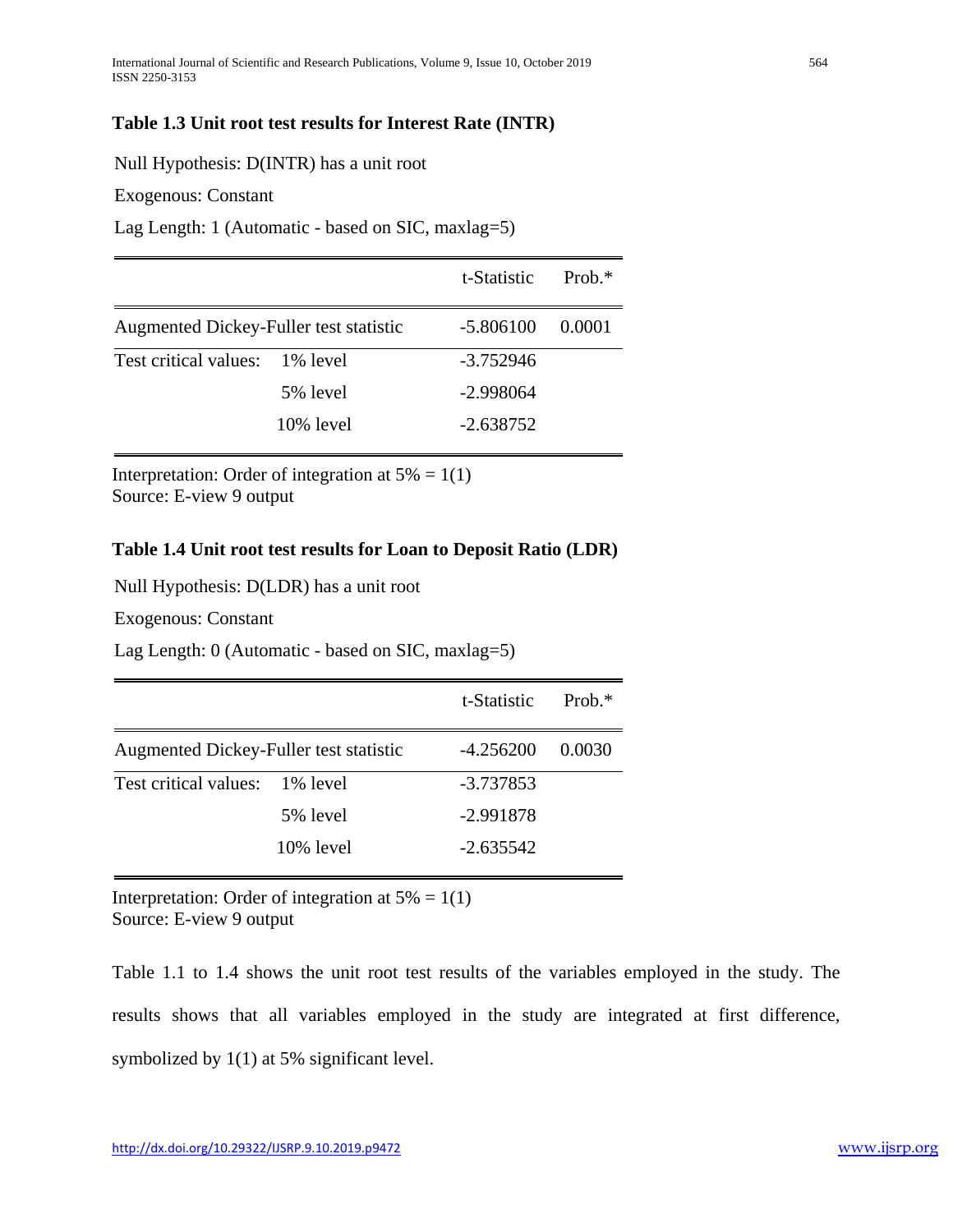Thus, this means that variables employed has no unit root problem. Note, a variable is said to have no unit root problem if the test statistics is greater than the critical value in absolute terms. This shows that data employed can be used for meaningful decision making.

### **Table 1.5 Johansen Cointegration Test Results**

Date: 08/29/19 Time: 23:31 Sample (adjusted): 1995 2018 Included observations: 24 after adjustments Trend assumption: Linear deterministic trend (restricted) Series: ROE FXGR INTR LDR Lags interval (in first differences): 1 to 1

Unrestricted Cointegration Rank Test (Trace)

| Hypothesized   |            | Trace            | 0.05           |            |
|----------------|------------|------------------|----------------|------------|
| No. of $CE(s)$ | Eigenvalue | <b>Statistic</b> | Critical Value | Prob. $**$ |
| None $*$       | 0.635627   | 65.04792         | 63.87610       | 0.0397     |
| At most 1      | 0.578427   | 40.81806         | 42.91525       | 0.0799     |
| At most $2$    | 0.374634   | 20.08778         | 25.87211       | 0.2215     |
| At most 3      | 0.307587   | 8.821738         | 12.51798       | 0.1916     |

Trace test indicates 1 cointegrating eqn(s) at the 0.05 level

\* denotes rejection of the hypothesis at the 0.05 level

\*\*MacKinnon-Haug-Michelis (1999) p-values

**Source:** E-view 9 output

Table 1.5 evidenced the Johansen cointegration test result that indicates the existence of one

cointegrating long run relationship among variables employed in this study. We arrive at this

conclusion by comparing the trace statistic against the Critical Values at 5% significant level.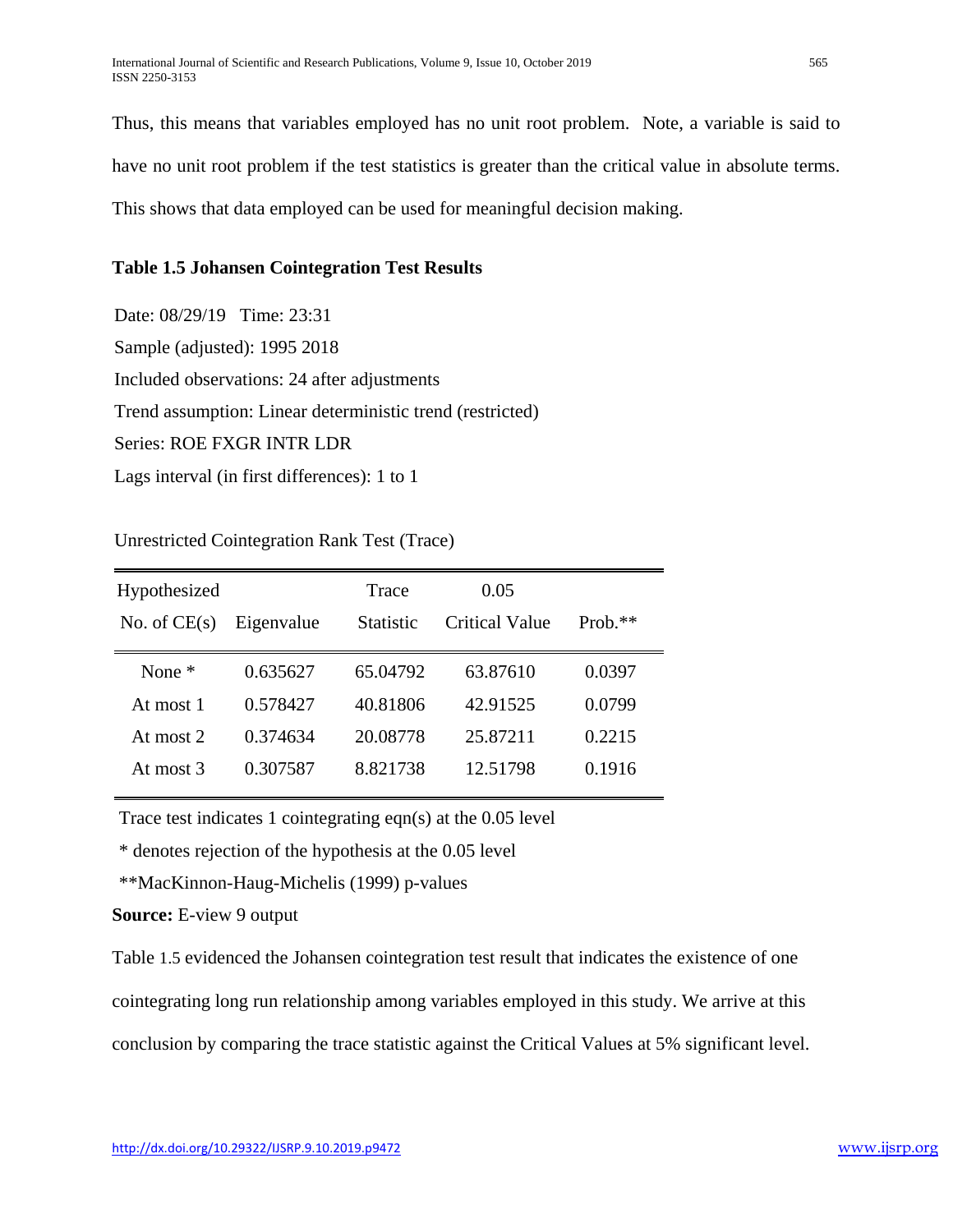#### **Table 1.6 Parsimonious Error Correction Mechanisms (ECM)**

Dependent Variable: D(ROE)

Method: Least Squares

Date: 08/30/19 Time: 00:01

Sample (adjusted): 1994 2018

Included observations: 25 after adjustments

| Variable                  | Coefficient | Std. Error            | t-Statistic | Prob.       |
|---------------------------|-------------|-----------------------|-------------|-------------|
| $\mathsf{C}$              | 3.216390    | 1.433707              | 2.243408    | 0.0435      |
| D(FXGR)                   | $-0.659097$ | 0.252985              | $-2.434570$ | 0.0365      |
| D(INTER)                  | -3.918374   | 1.470744              | $-2.664212$ | 0.0311      |
| D(LDR)                    | $-0.570448$ | 0.180383              | $-3.162426$ | 0.0241      |
| $ECM(-1)$                 | $-0.405544$ | 0.147705              | $-2.745634$ | 0.0296      |
| R-squared                 | 0.720519    | Mean dependent var    |             | $-3.100000$ |
| <b>Adjusted R-squared</b> | 0.564623    | S.D. dependent var    |             | 48.73582    |
| S.E. of regression        | 28.65688    | Akaike info criterion |             | 12.72521    |
| Sum squared resid         | 16424.34    | Schwarz criterion     |             | 9.969296    |
| Log likelihood            | $-116.5690$ | Hannan-Quinn criter.  |             | 9.793134    |
| F-statistic               | 2.358562    | Durbin-Watson stat    |             | 2.123202    |
| Prob(F-statistic)         | 0.000218    |                       |             |             |

**Source:** Author's computation: E-view 9 output

The above table 1.6 portrays the impact of foreign exchange and risk management technique on financial performance of quoted commercial banks in Nigeria. The t-test output will be used to test the hypotheses formulated in the study. The error correction term will tell us the speed with which our model returns to equilibrium following short run fluctuations not captured in the Johansen co-integration test. The ECM coefficient of -0.405544 indicates that ECM is well specified and the diagnostic statistics are good. The negative sign indicates the short run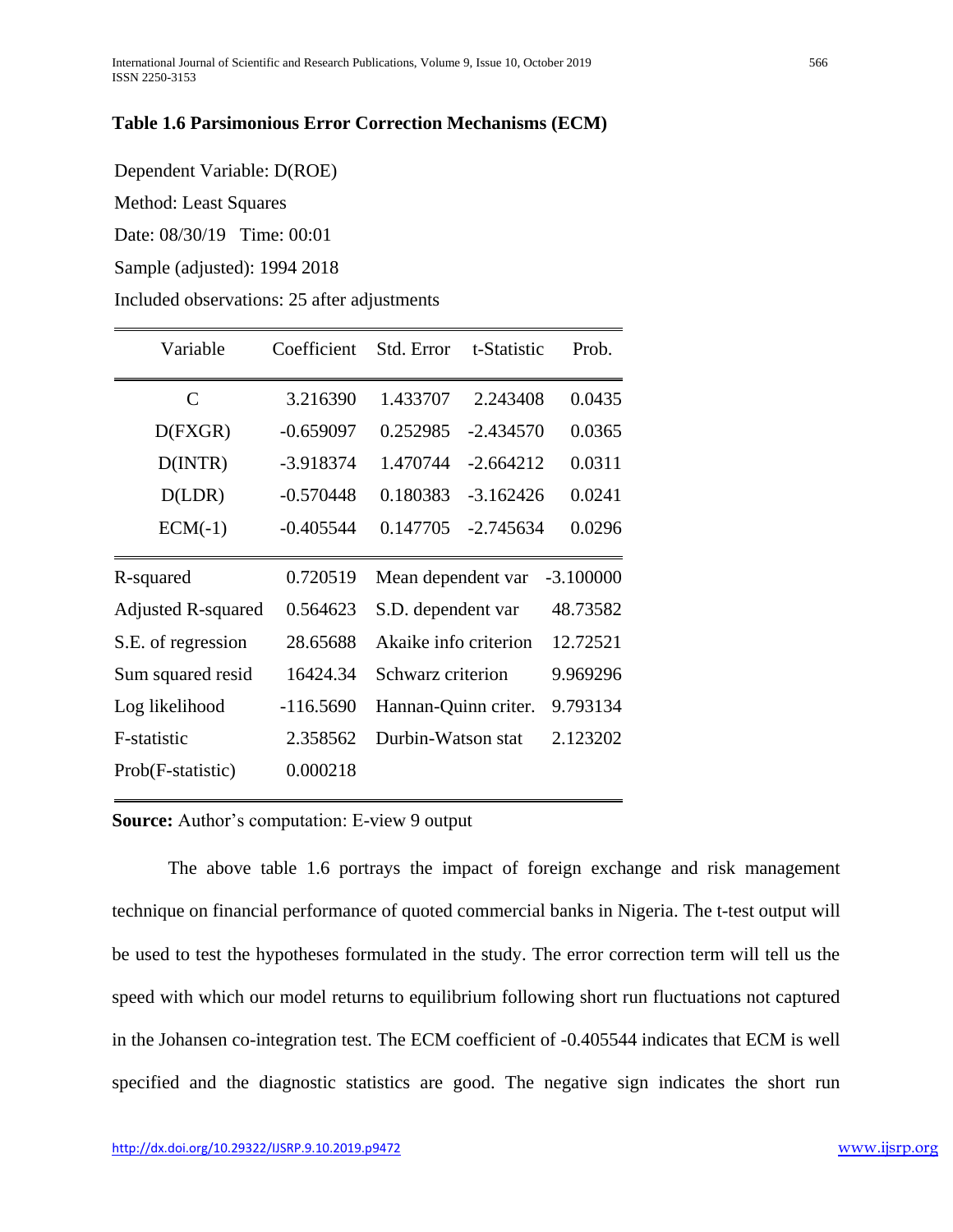adjustment of the control variables to the controlled variable. The ECM term also shows 40% slow speed of adjustment towards equilibrium. This implies that 40% of disequilibrium caused by exogenous shocks or short run fluctuations in the previous period is corrected in the current year.

Using the a priori criteria of evaluating the parameters, all the variables including the constant (FXGR, INTR, LDR and ECM(-1)) met a priori expectations hence fulfilling the economic criterion of the model.

The results also show that FXGR, INTR and LDR are non-linear (negative) and statistically significant to ROE both in short and in the long run. Furthermore, the results of the test of the overall significance of the model using F-statistics shows that the entire model is statistically significant. We arrive at this conclusion because the F-statistics is greater than the F-probability. Coefficients of determination  $(R^2)$  indicate that 72% of total variation in ROE is explained by the control variables in the model. This means that the model is of good fit. Finally, the Durbin-Watson statistics, a rule of thumb for the measure of autocorrelation is greater than Coefficients of determination, thus, indicating the absence of first order autocorrelation.

#### **TEST OF HYPOTHESES**

Table 6 above reveals that foreign exchange rate (FXGR), interest rate (INTR) and loan to deposit ratio (LDR) as proxy of foreign exchange trading and risk management have t-statistic of -2.343570, -2.664212 and -3.162426 respectively with an associated table value of 2.060 which is less than 5% significant level. Hence the null hypotheses are rejected. This means that foreign exchange rate, interest rate and loan to deposit ratio have a significant impact on return on equity of quoted commercial banks as proxy of financial performance of banks in Nigeria for the period under.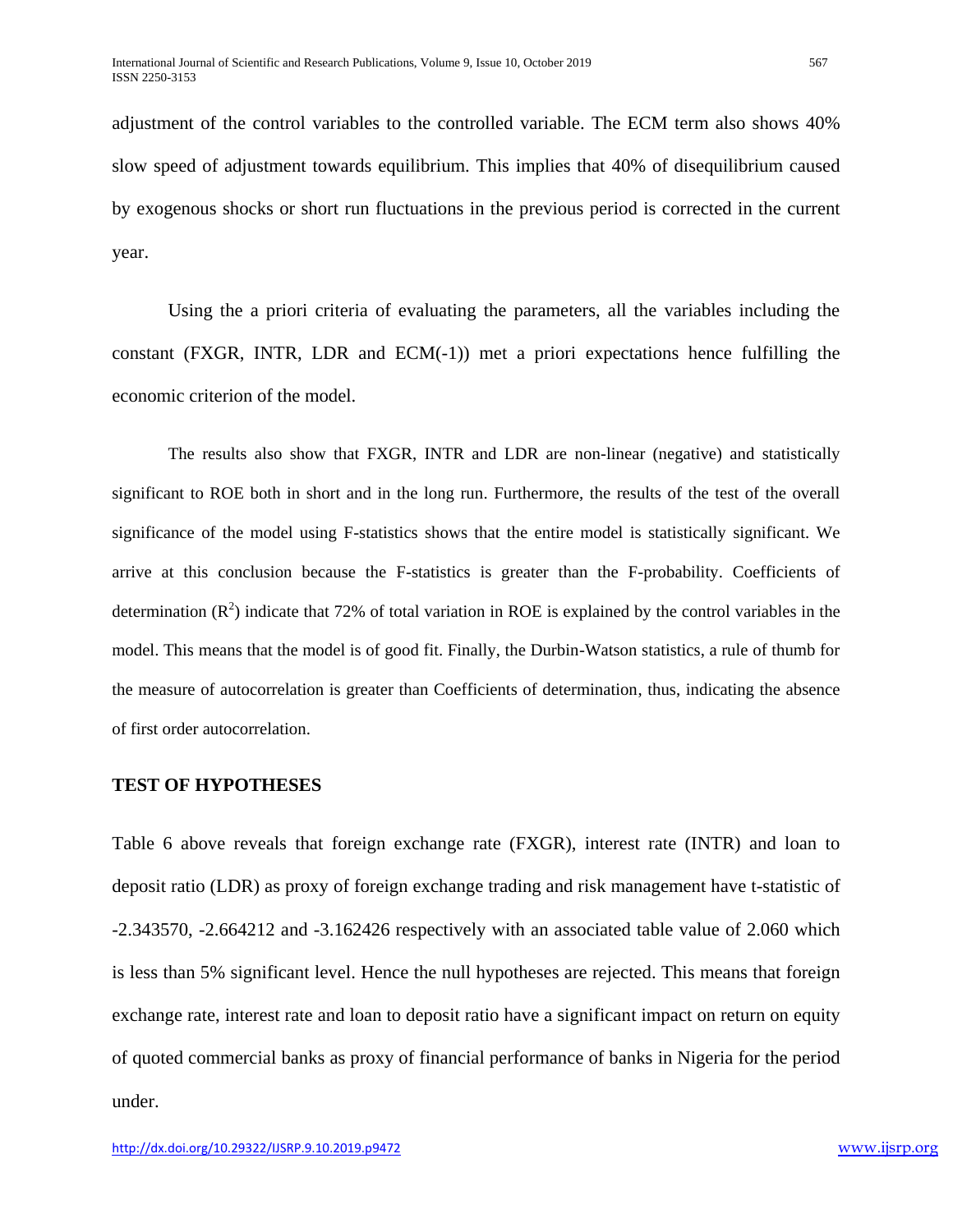#### **4.1 DISCUSSIONS OF FINDINGS**

The outcome of the error correction model (ECM) shown that foreign exchange trading and risks management techniques considering from 1993-2018 have a significant impact on the financial performance of quoted commercial banks in Nigeria. As evidenced from our empirical results, foreign exchange trading and risks management techniques proxies (foreign exchange rate, interest rate and loan to deposit ratio) had combined significant impact on quoted commercial banks financial performance proxy (return on equity) for the period under study.

Furthermore, foreign exchange rate has a negative but significant relationship with return on equity of quoted commercial banks in Nigeria. The negative co-efficient indicates that 1% reduction in foreign exchange rate will lead to 65% increase in quoted commercial banks return on equity. The negative but significant coefficients for interest rate and loan to deposit ratio also indicate negative relationship between the variables and quoted commercial banks return on equity.

This also means that 1% decrease in interest rate and loan to deposit ratio will spark up quoted commercial banks return on equity by 91% and 57% respectively. This finding confirms the Apriori expectation of the result and with that of Helhel (2015) that exchange rate is negatively related to firms' assets size. But contradict the empirical findings of Shehu (2012) whose empirical results revealed that exchange rate volatility has positive effects on banks performance.

#### **5.0 SUMMARY, CONCLUSION AND RECOMMENDATIONS**

Foreign exchange trading and risk management techniques on banks financial performance has been a long debate in corporate finance literature. This study revealed that foreign exchange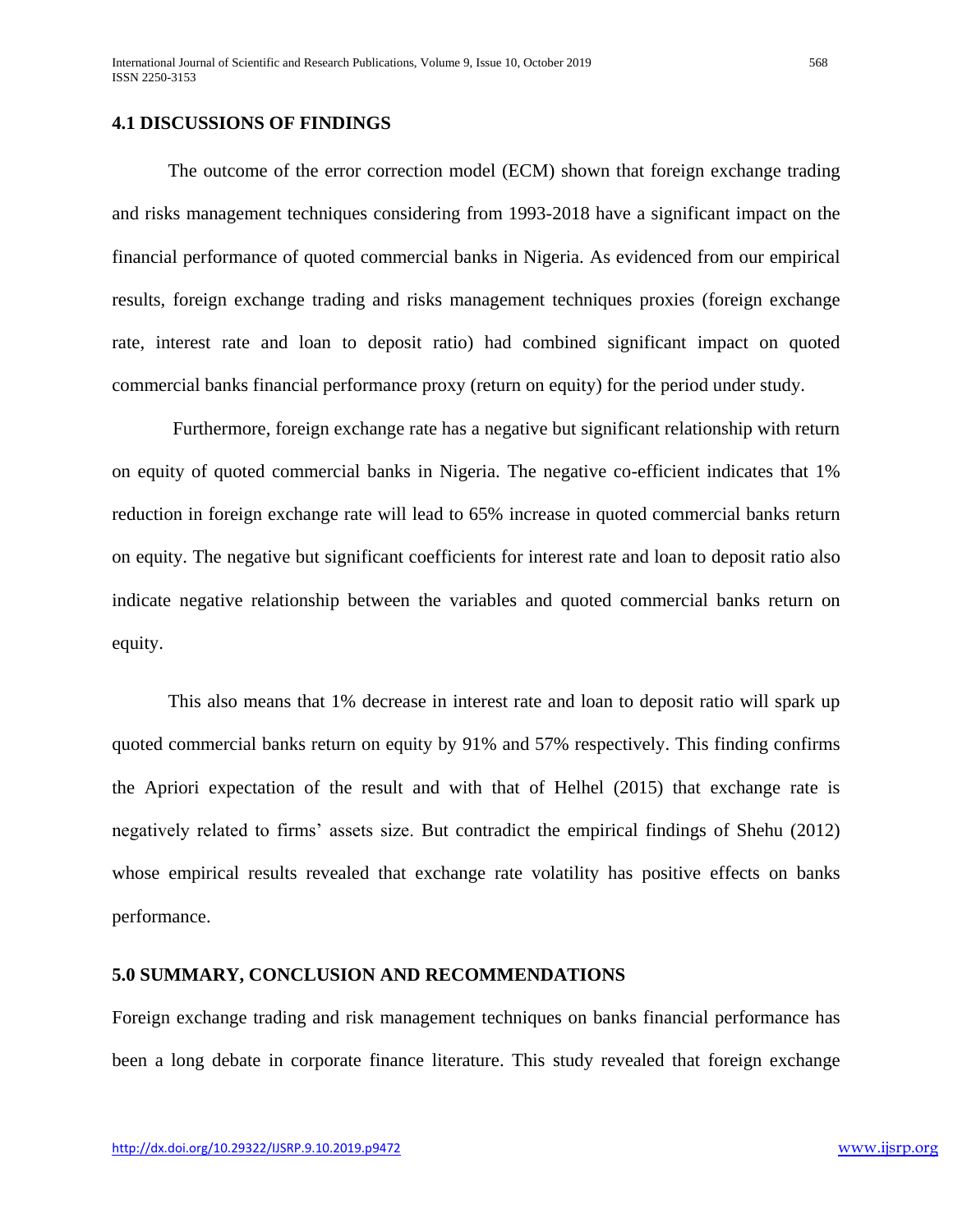trading and risk management collectively impacted significantly on the financial performance of quoted commercial banks in Nigeria for the period under study.

However, individual control variables employed in the study (foreign exchange rate, interest rate and loan to deposit ratio) shows an inverse relationship with the controlled variable (return on equity) of the study.

 Our conclusion therefore, is that foreign exchange trading and risk management is of utmost importance to the effective and efficient operations of banks as to guarantee its continuous optimal performance to earn investors' confidence and trust.

From the empirical findings of this study, we are constrained to recommend that:

Quoted commercial banks in Nigeria are encouraged to create a centralized entity within its operations as an institutional strategy to deal with the practical aspects of the execution of foreign exchange rate forecasting, while the hedging approach mechanism should be adopted in the accounting procedure regarding currency risk, and to develop an exchange rate risk management strategy.

#### **REFERENCES**

.

- Abeysinghe, A. and Yeok (1998). Exchange Rate Appreciation and Exports Competitiveness*. Journal of Applied Economic*, 30 (5), 51- 55.
- Adamgbe, E. T. (2006). Exchange rate management under the wholesale DAS in Nigeria. *West African Journal of Monetary and Economic Integration*, 6 (11), 6 – 12.
- Adler, M. (1990). The essentials of long term Foreign Currency and Bonds. *Journal of Francium and Quantitative analysis*, 123 (25)
- Anifowose, C. A. (1997). Management of Foreign Exchange: A peep into the next decade. *Nigeria Ballion Journal*, 21 (4), 6-7
- Aliyu, S.R.U (2011). Impact of oil price shock and exchange volatility on economic growth in Nigeria: An empirical investigation. *Research Journal of International Studies*, 1(1), 103-120.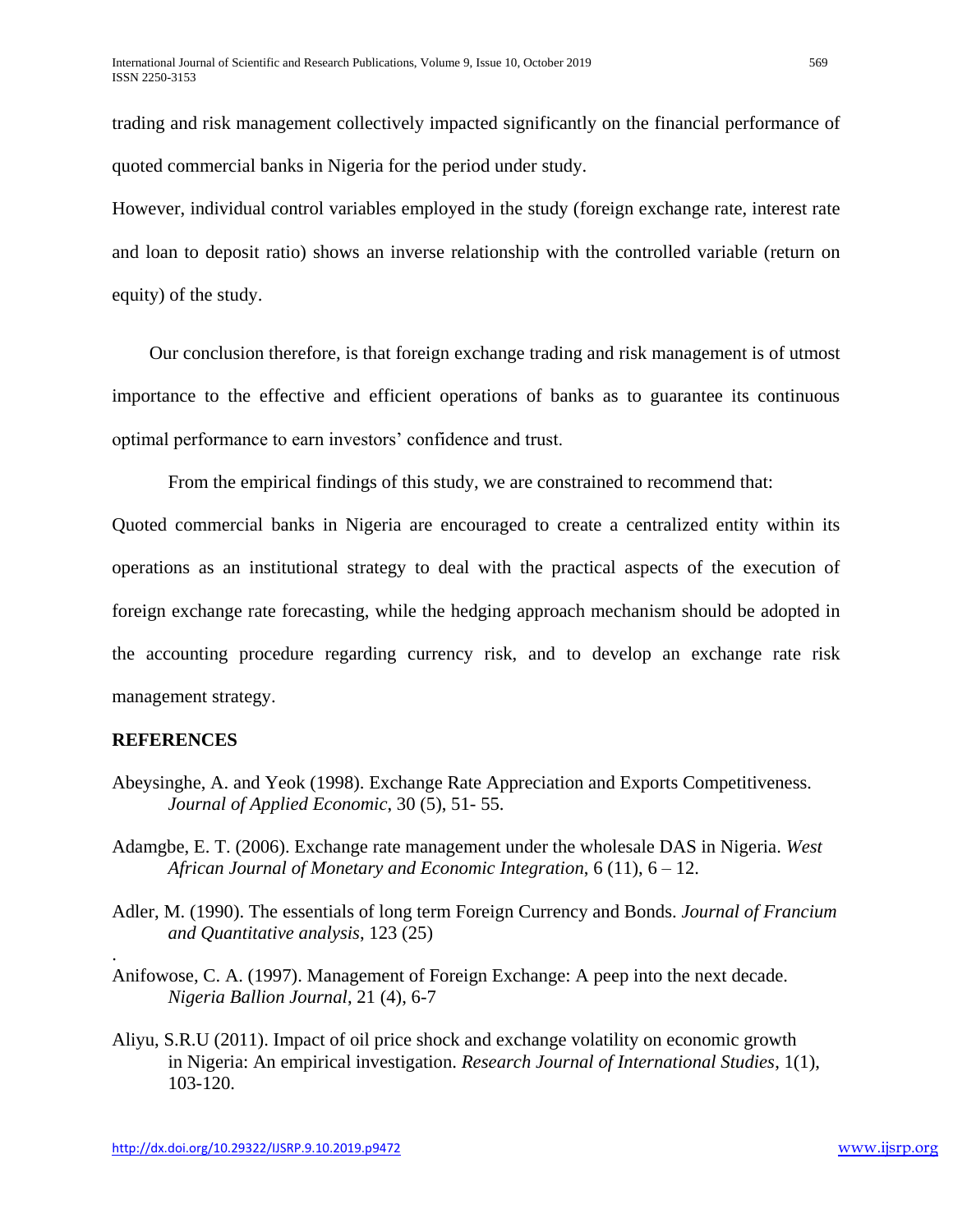- Allen, S. L. (2003). *Financial risk management: A practitioner's Guide to managing market and credit risk.* John Wiley and sons, Hoboken, New Jersey.
- Balogun, E. D. (2007). *Effect of exchange rate policy on bilateral exchange rate of WAMZ Countries*. Munich conference and personal representation.
- Balassa, B. (1973). How misleading are official exchange rate conversion: A Comment. *Journal of Economics*, 83 (15), 1258 - 67.
- Bean, C. (1981). An econometric model of manufacturing investment in the UK. *Journal of Economic*, 91 (50), 106 – 21
- Beatrice, K. M. (2001). Long run and short- run determinants of the real exchange rate in Zambia. Working paper No 40.
- Brason, W. H. (1977). Asset market and relative price in exchange rate determination. *Socialisenschathich annalem Journal*, 1 (1).
- Bondnar, G. M. (2000). Exchange Rate exposure: Evidence from Canada, Japan and USA. *Journal of International Money finance*, 119 (9).
- Crorate, and Khosrow, D (1995). *Exchange rate regimes and uncertainty*. Archive 9-76
- Evans, M. and Lyons, R. (1990). *Foreign exchange rate dynamics: Working Paper.* Hass school of business, University of California,
- Berkeley. Isard, P. (1995). *Exchange Rate Economics.* Cambridge University Press, Cambridge.
- Jorion, P. (1990). The exchange rate exposure of US multinational Firms. *Journal of Business*, 63 (33) 11 – 45.
- Kanninsky, G.L. and Lewis, L. K. (1996) Foreign exchange rate intervention: Signal to future monetary policy. *Journal of monetary economics*, 37 (22), 285-312.
- Nwenko, F. O. (1991) *Bank Management principle and practice*. Mat house Ltd, UK
- Okika., C E. Udeh., F.N. & Okoye., G.O. (2018) Effect of Exchange Rate Fluctuation on Firm Profitability: Evidence from Selected Quoted Conglomerates in Nigeria. *International for Academic research for business and social science, 2222-6990*
- Oloyede, J. A. (2000). *Research Methods in finance*. Forthright educational publishers, Lagos.
- Obaseki, P. J. (2001). Issues in exchange rate design and management. *Central bank of Economic and Financial review,* 139 (2), 4-6.